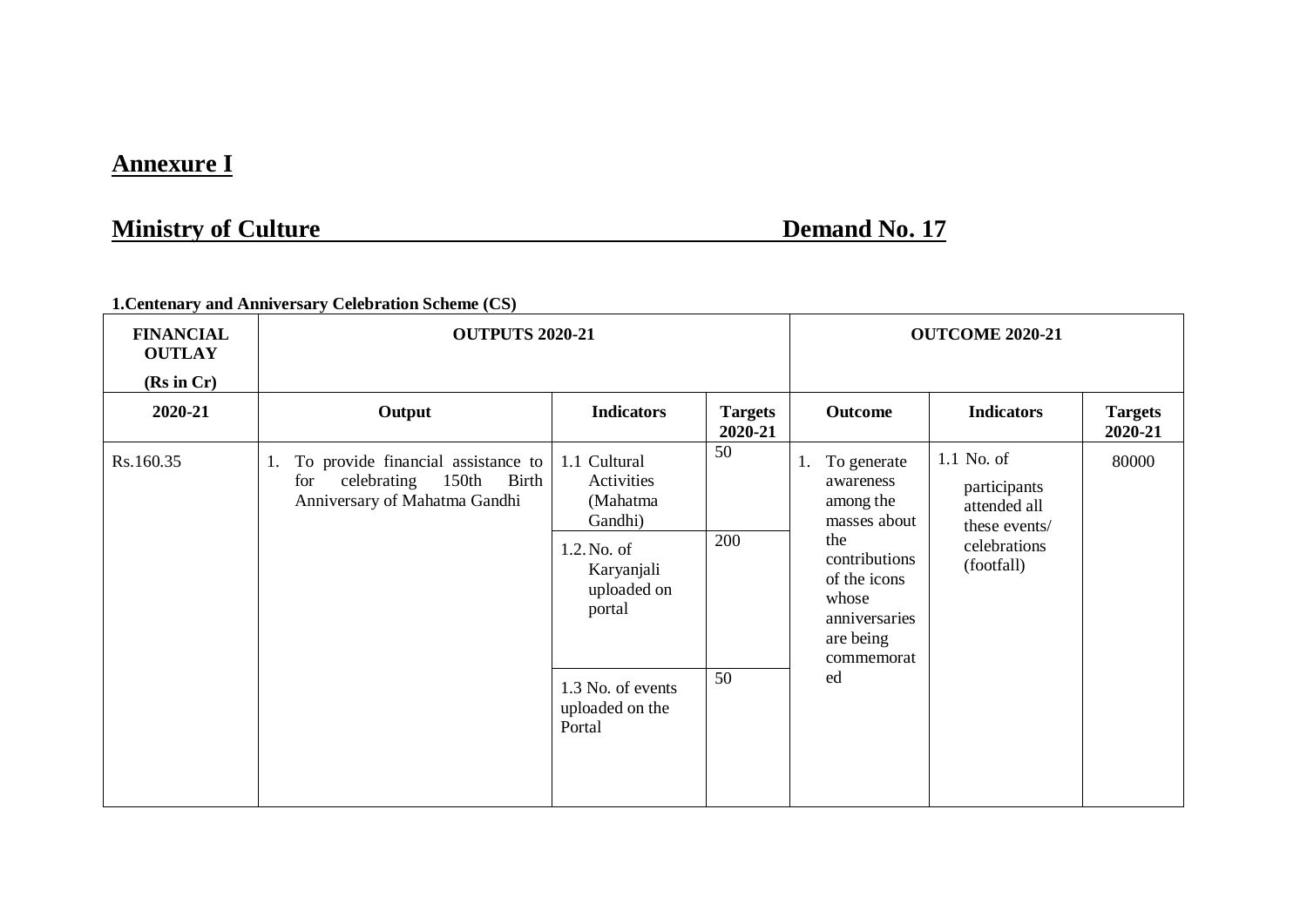| <b>FINANCIAL</b><br><b>OUTLAY</b><br>(Rs in Cr) | <b>OUTPUTS 2020-21</b>                                                        |                                                                                       |                           | <b>OUTCOME 2020-21</b> |                   |                           |
|-------------------------------------------------|-------------------------------------------------------------------------------|---------------------------------------------------------------------------------------|---------------------------|------------------------|-------------------|---------------------------|
| 2020-21                                         | Output                                                                        | <b>Indicators</b>                                                                     | <b>Targets</b><br>2020-21 | Outcome                | <b>Indicators</b> | <b>Targets</b><br>2020-21 |
|                                                 |                                                                               | 1.4 No of followers<br>on Twitter                                                     | 100000                    |                        |                   |                           |
|                                                 |                                                                               | 1.5 No. of<br>infrastructure<br>projects in the<br>memory of eminent<br>personalities | 17                        |                        |                   |                           |
|                                                 | 2 celebration of 550 <sup>th</sup> Birth Anniversary<br>of Guru Nanak Dev Ji. | $2.1$ No of<br>International<br>seminar                                               | 1                         |                        |                   |                           |
|                                                 |                                                                               | 2.2 No. of<br>programs and<br>cultural activities<br>organised                        | 100                       |                        |                   |                           |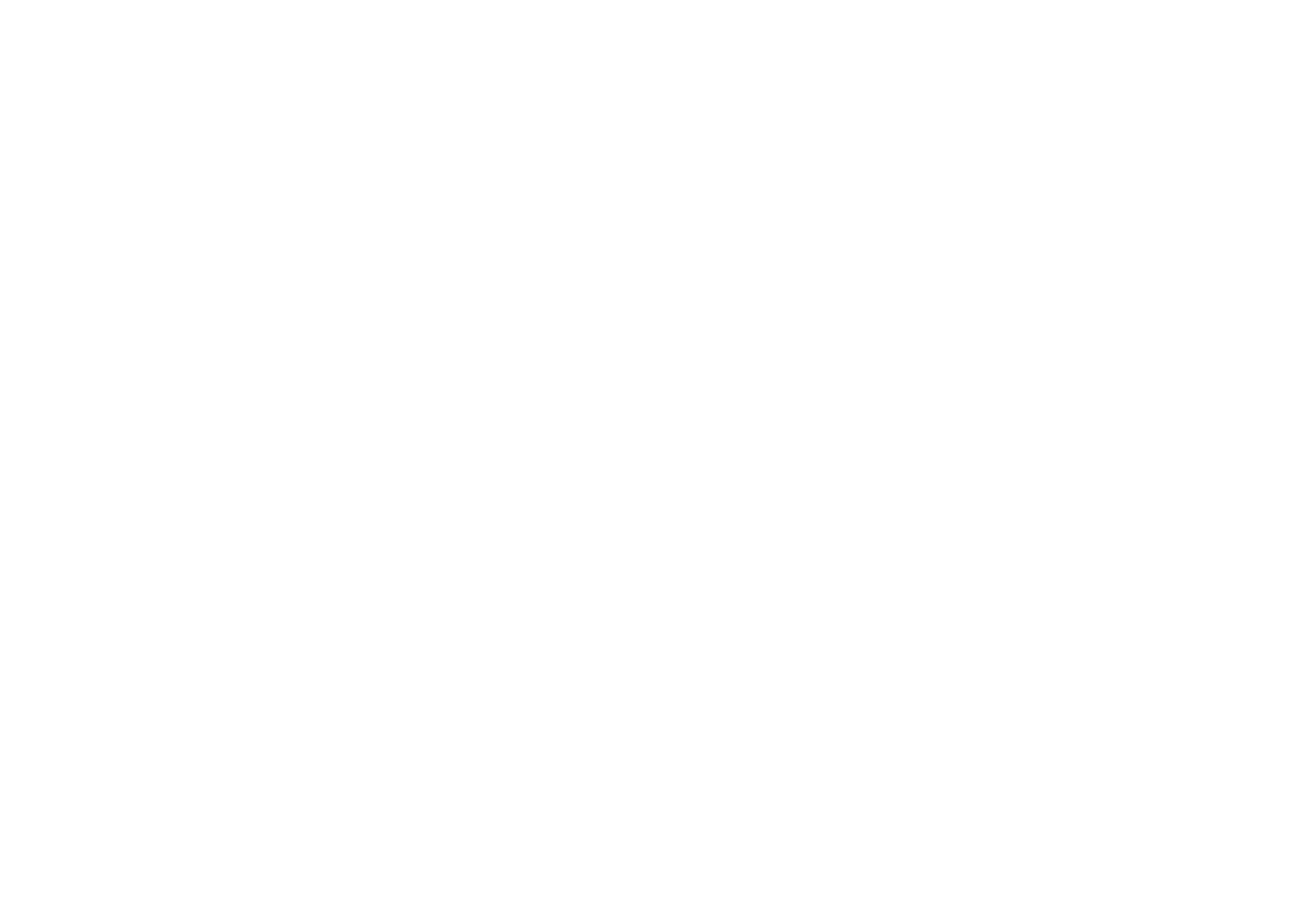## **2.Kala Sanskriti Vikas Yojana (CS)**

| <b>FINANCI</b><br>AL<br><b>OUTLAY</b><br>(Rs in Cr) |                                                                                                                                                                                                                     | <b>OUTPUTS 2020-21</b>                                                                                                                                                    |                                                                                         |                                                                                                                                                                                                                                                                     | <b>OUTCOME 2020-21</b>                                                                                                           |                                                                                         |  |
|-----------------------------------------------------|---------------------------------------------------------------------------------------------------------------------------------------------------------------------------------------------------------------------|---------------------------------------------------------------------------------------------------------------------------------------------------------------------------|-----------------------------------------------------------------------------------------|---------------------------------------------------------------------------------------------------------------------------------------------------------------------------------------------------------------------------------------------------------------------|----------------------------------------------------------------------------------------------------------------------------------|-----------------------------------------------------------------------------------------|--|
| 2020-21                                             | Output                                                                                                                                                                                                              | <b>Indicators</b>                                                                                                                                                         | <b>Targets 2020-21</b>                                                                  | Outcome                                                                                                                                                                                                                                                             | <b>Indicators</b>                                                                                                                | <b>Targets</b>                                                                          |  |
|                                                     |                                                                                                                                                                                                                     |                                                                                                                                                                           |                                                                                         |                                                                                                                                                                                                                                                                     |                                                                                                                                  | 2020-21                                                                                 |  |
| Rs.209.79                                           | a. Scheme of Financial Assistance for Promotion of Art and Culture = Rs. $85.13$ cr                                                                                                                                 |                                                                                                                                                                           |                                                                                         |                                                                                                                                                                                                                                                                     |                                                                                                                                  |                                                                                         |  |
|                                                     | To provide financial<br>1.<br>assistance to Gurus<br>and Artists of<br>recommended grantee<br>organizations under<br>Repertory Grant to<br>disseminate and<br>propagate art &<br>culture throughout the<br>country. | 1.1 Number of guru and<br>artistes of approved<br>not-for-profit<br>Cultural organizations<br>supported financially<br>under the component<br>of Repertory Grant.         | Approx. 900 Gurus<br>and 7200 Artists of<br>900<br>approved<br>Grantee<br>Organizations | 1. Promote Guru-<br>ShishyaParampara<br>through supporting<br>organizations working in<br>the field of performing<br>arts and generating<br>employment for Guru<br>and Artistes as well as<br>disseminate and<br>propagate art & culture<br>throughout the country. | $1.1$ . No. of not-<br>for-profit<br>cultural<br>organizations<br>as well as<br>Guru and<br>Artists to<br>whom funds<br>released | Approx. 900 Gurus<br>and 7200 Artists of<br>900<br>approved<br>Grantee<br>Organizations |  |
|                                                     | To provide financial<br>2.<br>assistance to Cultural<br>organizations with<br>national presence<br>during 2018-19 to<br>disseminate and<br>propagate art $\&$                                                       | 2.1. Number of<br>approved not-for-<br>profit Cultural<br>organizations<br>supported financially<br>under the component<br>of 'Financial<br><b>Assistance to Cultural</b> | Approx 11 Grantee<br>Organizations                                                      | 2.<br>cultural<br>Enhancing<br>awareness among masses<br>through<br>performances<br>exhibitions<br>and<br>and<br>encouraging<br>young<br>people<br>actively<br>to<br>participate in<br>art and<br>cultural activities as well                                       | 2.1 No. of not-<br>for<br>profit<br>cultural<br>organizations<br>/individuals<br>whom<br>to<br>funds                             | Approx 11 Grantee<br>Organizations                                                      |  |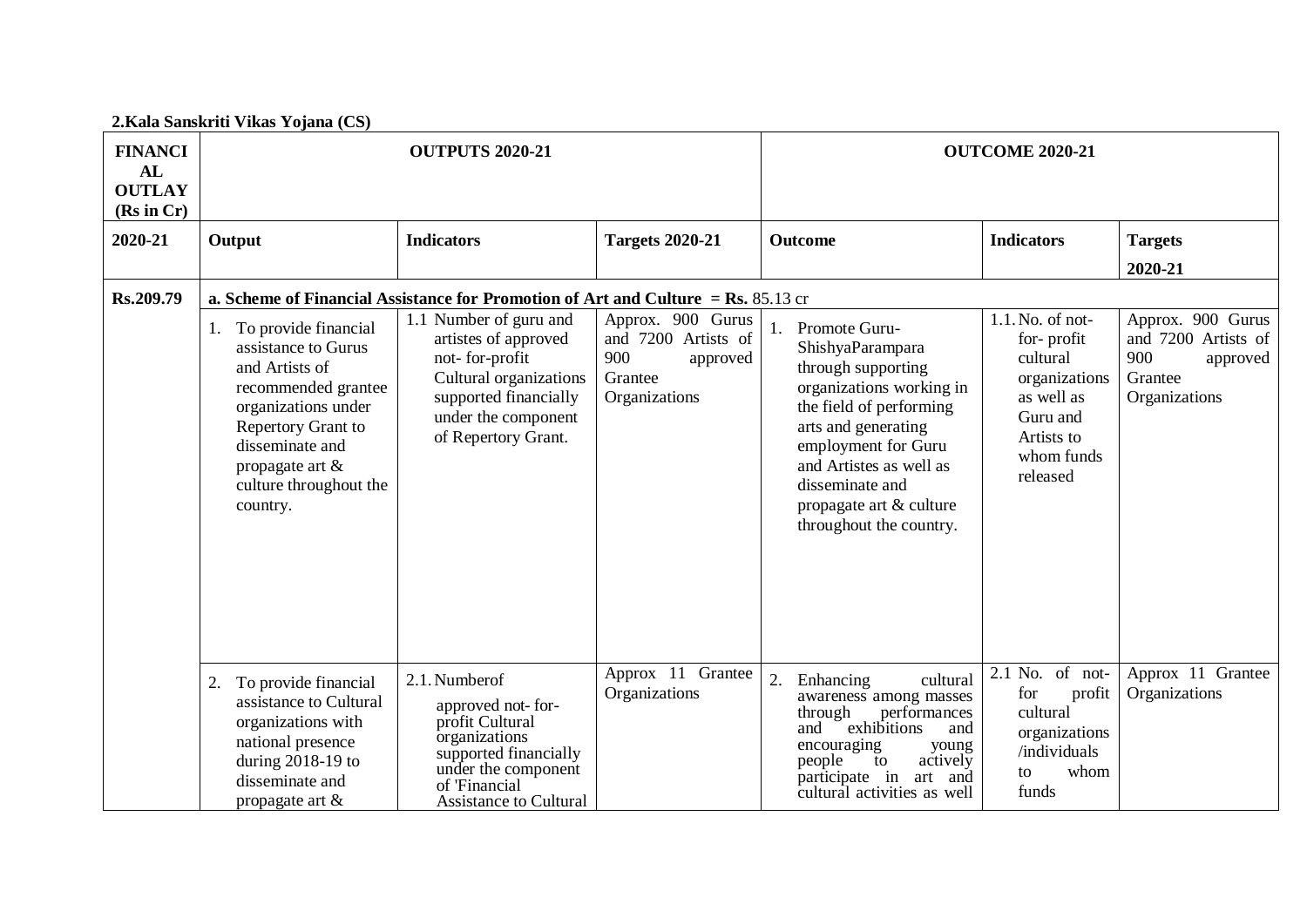| <b>FINANCI</b><br>AL<br><b>OUTLAY</b><br>(Rs in Cr) |                                                                                                                                                                                                                                                                   | <b>OUTPUTS 2020-21</b>                                                                                                   |                                                                                  |                                                                                                                                                              | <b>OUTCOME 2020-21</b>                                                                                                                                                             |                                                                                     |
|-----------------------------------------------------|-------------------------------------------------------------------------------------------------------------------------------------------------------------------------------------------------------------------------------------------------------------------|--------------------------------------------------------------------------------------------------------------------------|----------------------------------------------------------------------------------|--------------------------------------------------------------------------------------------------------------------------------------------------------------|------------------------------------------------------------------------------------------------------------------------------------------------------------------------------------|-------------------------------------------------------------------------------------|
| 2020-21                                             | Output                                                                                                                                                                                                                                                            | <b>Indicators</b>                                                                                                        | <b>Targets 2020-21</b>                                                           | <b>Outcome</b>                                                                                                                                               | <b>Indicators</b>                                                                                                                                                                  | <b>Targets</b>                                                                      |
|                                                     | culture throughout the<br>country.                                                                                                                                                                                                                                | Organizations with<br>National Presence'<br>3.1 Number of                                                                | 1200<br>Grantee                                                                  | disseminate<br>and<br><b>as</b><br>propagate art $\&$ culture<br>throughout the country.<br>3.<br>Promote and preserve the                                   | released and<br>cultural<br>programmes/<br>exhibitions/<br>performance<br>s organized<br>the<br>by<br>recipients<br>organizations<br>/ individuals.<br>3.1 Number<br><sub>of</sub> | 2020-21<br>1200<br>Grantee                                                          |
|                                                     | To provide financial<br>3.<br>assistance<br>to<br>organizations<br>/individuals<br>under<br>Cultural Function and<br>Production<br>Grant(CFPG)<br>during<br>2018-19<br>to<br>disseminate<br>and<br>$\&$<br>propagate<br>art<br>culture throughout the<br>country. | /not-for-<br>artistes<br>cultural<br>profit<br>organizations<br>supported financially<br>under the component<br>of CFPG; | organizations/individ<br>uals are expected to<br>financial<br>get<br>assistance. | Indian Culture through<br>supporting organizations<br>individuals for working<br>in the field of culture on<br>different<br>aspects<br>of<br>Indian Culture. | organizations<br>$/$ individuals<br>recommende<br>d.<br>for<br>financial<br>assistance<br>the<br>under<br>component.                                                               | organizations/indivi<br>duals are expected<br>financial<br>to<br>get<br>assistance. |
|                                                     | To provide financial<br>4.<br>assistance<br>to<br>recommended<br>Cultural<br>Organisationsworking                                                                                                                                                                 | of NGOs<br>4.1 Number<br>supported financially<br>No.<br>and<br>of<br>participants<br>who<br>participated<br>the<br>in   | <b>NGOs</b><br>176<br>which<br>includes old and new<br>cases                     | 4. Promote, preserve and<br>development of cultural<br>heritage of Himalayas.                                                                                | 4.1 No. of NGOs<br>recommende<br>d under the<br>component<br>of                                                                                                                    | <b>NGOs</b><br>176<br>which<br>includes<br>old<br>and<br>new cases                  |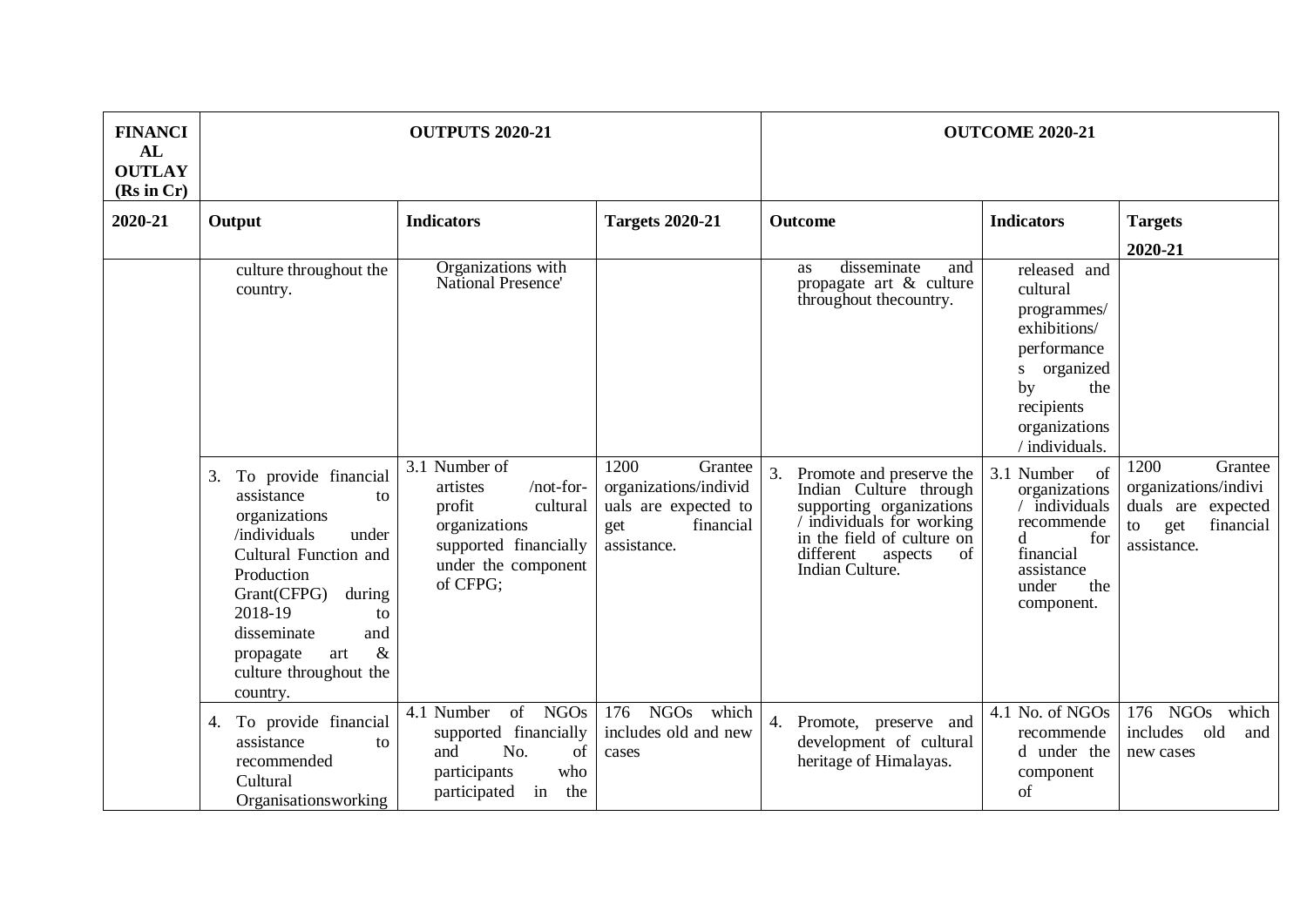| <b>FINANCI</b><br>AL<br><b>OUTLAY</b><br>(Rs in Cr) |                                                                                                                                                                               | <b>OUTPUTS 2020-21</b>                                                                                                |                                                    |                                                                                                                                                                                                                                                      | <b>OUTCOME 2020-21</b>                                                                                   |                                                                    |
|-----------------------------------------------------|-------------------------------------------------------------------------------------------------------------------------------------------------------------------------------|-----------------------------------------------------------------------------------------------------------------------|----------------------------------------------------|------------------------------------------------------------------------------------------------------------------------------------------------------------------------------------------------------------------------------------------------------|----------------------------------------------------------------------------------------------------------|--------------------------------------------------------------------|
| 2020-21                                             | Output                                                                                                                                                                        | <b>Indicators</b>                                                                                                     | <b>Targets 2020-21</b>                             | Outcome                                                                                                                                                                                                                                              | <b>Indicators</b>                                                                                        | <b>Targets</b><br>2020-21                                          |
|                                                     | field<br>the<br>of<br>in<br>Preservation<br>$\&$<br>of<br>Development<br>of<br>Cultural Heritage<br>Himalayas.                                                                | training for traditional<br>and folk art under the<br>component<br>of Himalayan.                                      |                                                    |                                                                                                                                                                                                                                                      | Himalayan.                                                                                               |                                                                    |
|                                                     | To provide financial<br>5.<br>assistance<br>to<br>recommended<br>Cultural<br>Organisations<br>working in the field<br>of development of<br>Buddhist/Tibetan Art<br>& Culture. | 5.1 No.<br>of<br><b>NGOs</b><br>supported financially<br>under the component<br>of Buddhist/Tibet an<br>Art & Culture | NGOs which<br>408<br>includes old and new<br>cases | 5.<br>Promote and preserve<br>Buddhist/Tibetan art and<br>and<br>culture<br>support<br>Monasteries engaged in<br>propagation<br>the<br>and<br>scientific development of<br>Buddhist/Tibetan culture,<br>tradition and research in<br>related fields. | 5.1 No. of NGOs<br>recommende<br>d under the<br>component<br>of<br>Buddhist/Tib<br>etan culture.         | 408<br><b>NGOs</b><br>which<br>old<br>includes<br>and<br>new cases |
|                                                     |                                                                                                                                                                               | b. National Mission on Cultural Mapping and Roadmap = Rs.4.20 cr                                                      |                                                    |                                                                                                                                                                                                                                                      |                                                                                                          |                                                                    |
|                                                     | Repository<br>of<br>1.<br>comprehensive<br>database of cultural<br>assets and resources<br>including various art<br>forms and artists                                         | 1.1 No. of Artists to be<br>enrolled<br>the<br>on<br>for<br>Portal<br>National<br>Cultural<br>Mapping<br>project.     | 7.5 Lakhs                                          | 1. Availability<br>of<br>comprehensive database<br>of artists throughout the<br>country which could also<br>used<br>for<br>be<br>policy<br>decisions                                                                                                 | 1.1. No. of artists<br>enrolled<br>on<br>the National<br>portal<br>of<br>Cultural<br>Mapping<br>project. | 7.5 Lakhs                                                          |
|                                                     | Availability/ 6 Accessi<br>2.<br>bility<br>of<br>National/State./Divisi                                                                                                       | $2.1$ No. of<br>talent<br>hunt<br>events organized at<br>Block, District, State<br>and National level to              | 100                                                | Identification<br>2.<br>and<br>grading of Artists, which<br>will facilitate identifying                                                                                                                                                              | 2.1 Identification<br>and<br>grading<br>Artists,<br>of<br>which<br>will                                  | Y                                                                  |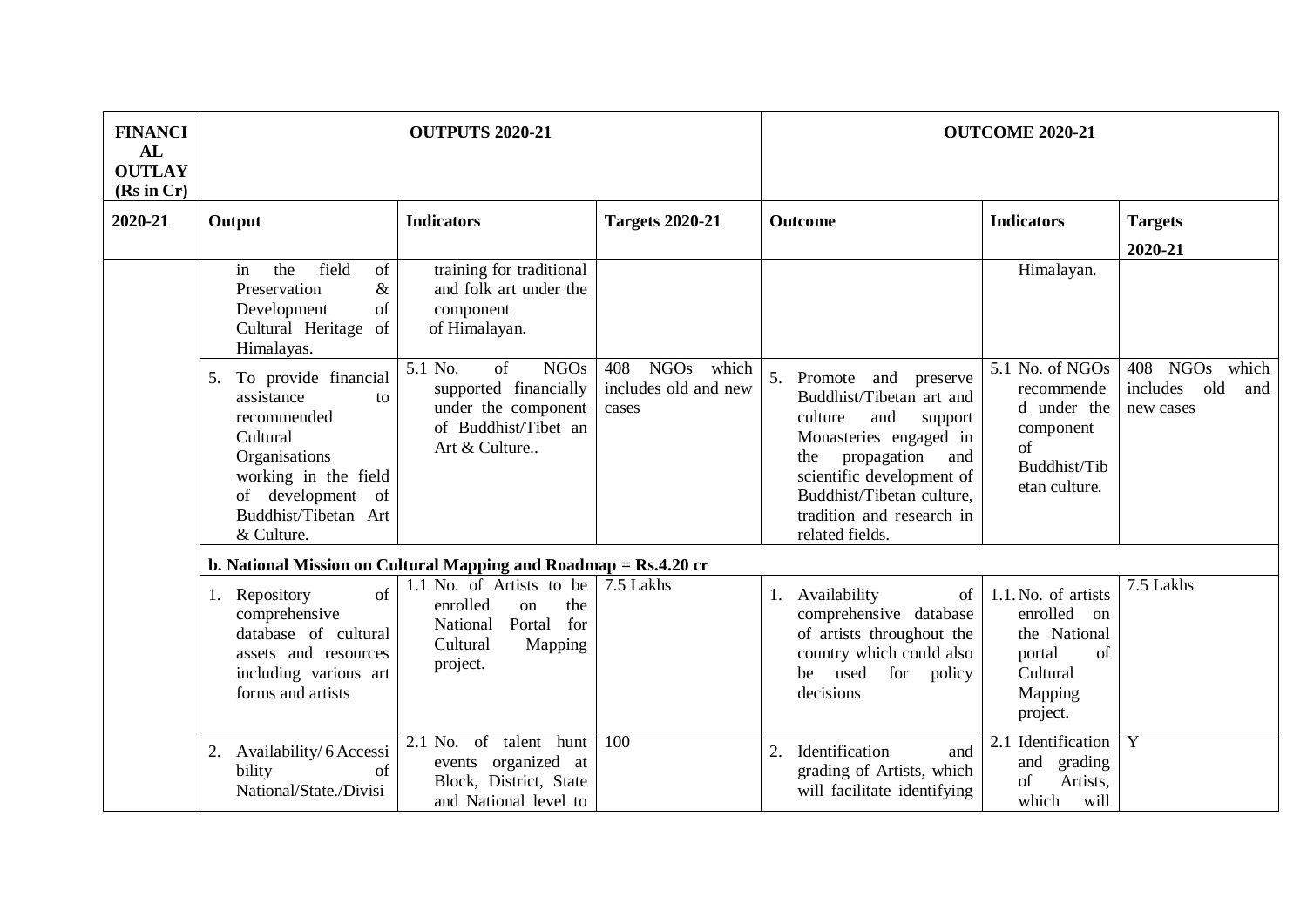| <b>FINANCI</b><br>AL<br><b>OUTLAY</b><br>(Rs in Cr) |                                                                                                                                                                                                                                                                                                        | <b>OUTPUTS 2020-21</b>                                                                                                                  |                        |                                                                                                                                                                                                                                                                 | <b>OUTCOME 2020-21</b>                                                                                                                                                                                                                                                                                                                |                       |
|-----------------------------------------------------|--------------------------------------------------------------------------------------------------------------------------------------------------------------------------------------------------------------------------------------------------------------------------------------------------------|-----------------------------------------------------------------------------------------------------------------------------------------|------------------------|-----------------------------------------------------------------------------------------------------------------------------------------------------------------------------------------------------------------------------------------------------------------|---------------------------------------------------------------------------------------------------------------------------------------------------------------------------------------------------------------------------------------------------------------------------------------------------------------------------------------|-----------------------|
| 2020-21                                             | Output                                                                                                                                                                                                                                                                                                 | <b>Indicators</b>                                                                                                                       | <b>Targets 2020-21</b> | <b>Outcome</b>                                                                                                                                                                                                                                                  | <b>Indicators</b>                                                                                                                                                                                                                                                                                                                     | <b>Targets</b>        |
|                                                     |                                                                                                                                                                                                                                                                                                        |                                                                                                                                         |                        |                                                                                                                                                                                                                                                                 |                                                                                                                                                                                                                                                                                                                                       | 2020-21               |
|                                                     | on/<br>District/Block/Gram<br>level<br>Panchayat<br>platforms for talent<br>hunt and sharing of<br>ideas and techniques<br>and pooling off all art<br>forms resources.<br>Availability of high<br>3.<br>quality and large e-<br>learning<br>resources<br>available free of cost<br>to all stakeholders | enhance<br>cultural<br>awareness<br>among<br>peoples.<br>3.1 No. of individuals/<br>organizations<br>accessed e- learning<br>resources. | 7.5 Lakhs              | which<br>art forms<br>are<br>practicing or dying and<br>accordingly<br>take<br>remedial steps to ensure<br>survival and propagation<br>of endangered art forms.<br>disseminate<br>3.<br>To<br>information<br>about the<br>various art forms<br>of<br>thecountry | facilitate<br>identifying<br>which<br>art<br>forms<br>are<br>practicing or<br>dying<br>and<br>accordingly<br>take<br>remedial<br>to<br>steps<br>ensure<br>survival and<br>propagation<br>of<br>endangered<br>art<br>forms(Y/N)<br>3.1 To<br>disseminate<br>information<br>about the<br>various art<br>forms of<br>thecountry<br>(Y/N) | Y                     |
|                                                     |                                                                                                                                                                                                                                                                                                        | c. Scholarship and Fellowship for promotion of Art and Culture = Rs.17.50 cr                                                            |                        |                                                                                                                                                                                                                                                                 |                                                                                                                                                                                                                                                                                                                                       |                       |
|                                                     | junior<br>Senior<br>and<br>1.                                                                                                                                                                                                                                                                          | 1.1 No. of fellowship   Jr. Fellowship – 200                                                                                            |                        | To<br>1.<br>encourage<br>new                                                                                                                                                                                                                                    | 1.1 No.<br>of                                                                                                                                                                                                                                                                                                                         | Jr. Fellowship $-200$ |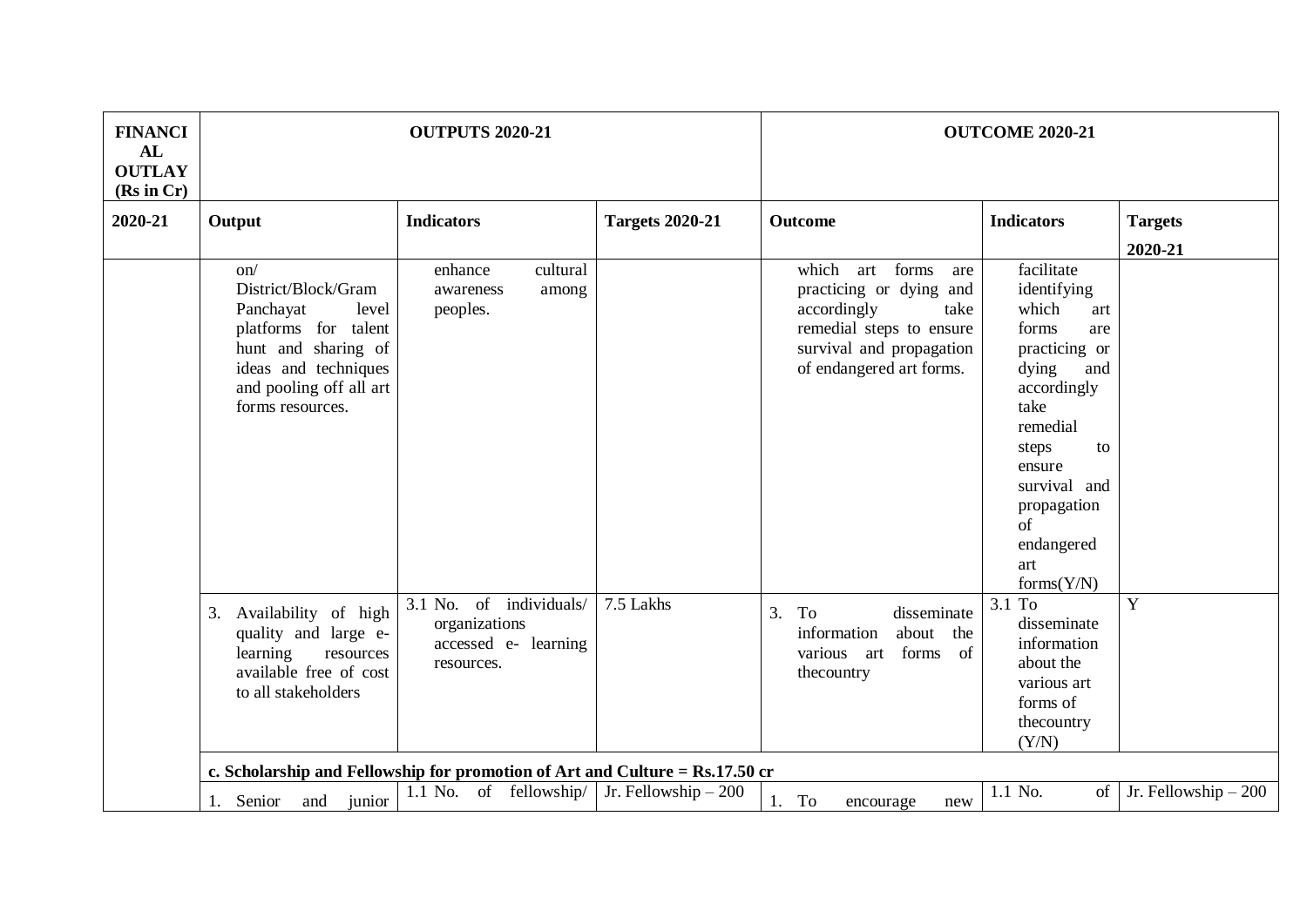| <b>FINANCI</b><br>AL<br><b>OUTLAY</b> |                                                                                                                                                                                                                       | <b>OUTPUTS 2020-21</b>                                                                     |                                                                                       |                                                                                                         | <b>OUTCOME 2020-21</b>                                                                                                                                                                                   |                                                                                       |
|---------------------------------------|-----------------------------------------------------------------------------------------------------------------------------------------------------------------------------------------------------------------------|--------------------------------------------------------------------------------------------|---------------------------------------------------------------------------------------|---------------------------------------------------------------------------------------------------------|----------------------------------------------------------------------------------------------------------------------------------------------------------------------------------------------------------|---------------------------------------------------------------------------------------|
| (Rs in Cr)                            |                                                                                                                                                                                                                       |                                                                                            |                                                                                       |                                                                                                         |                                                                                                                                                                                                          |                                                                                       |
| 2020-21                               | Output                                                                                                                                                                                                                | <b>Indicators</b>                                                                          | <b>Targets 2020-21</b>                                                                | <b>Outcome</b>                                                                                          | <b>Indicators</b>                                                                                                                                                                                        | <b>Targets</b>                                                                        |
|                                       |                                                                                                                                                                                                                       |                                                                                            |                                                                                       |                                                                                                         |                                                                                                                                                                                                          | 2020-21                                                                               |
|                                       | fellowships<br>to<br>be<br>awarded; scholarship<br>awarded:<br>Tagore<br>Fellows<br>National<br>Grants<br>awarded;<br>to R.K.<br>provided<br>Mission.                                                                 | scholarship awarded                                                                        | Sr. Fellowship $-200$<br>Scholarship $-400$<br>Tagore<br>National<br>Fellowship $-40$ | research<br>techniques,<br>technological<br>and<br>principles<br>management<br>in art and culture space | Scholarships<br>/fellowships<br>awarded to<br>artistes/youn<br>g artistes and<br>scholar<br>/fellows and<br>number<br>of<br>new research<br>publications<br>various<br>in<br>fields of art<br>& culture. | Sr. Fellowship $-200$<br>Scholarship $-400$<br>Tagore<br>National<br>Fellowship $-40$ |
|                                       |                                                                                                                                                                                                                       | d. Scheme for Pension and Medical Aid to Artistes $=$ Rs.27.00                             |                                                                                       |                                                                                                         |                                                                                                                                                                                                          |                                                                                       |
|                                       | assistance<br>Financial<br>$1_{\cdot}$<br>of<br>the<br>form<br>in<br>monthly pension and<br>medical aid to old &<br>indigent artists who<br>have made significant<br>contributions in the<br>field of art and culture | 1.1 No.<br>of<br>existing<br>beneficiaries;<br>1.2 No. of beneficiaries<br>added in future | 5094 Artists<br>500 Artists                                                           | 1. Financial support leading<br>1.to a dignified life of<br>artists<br>through<br>the<br>pensionscheme  | 1.1 No. of artists<br>that<br>are<br>living a life<br>of<br>dignity<br>well-<br>and<br>being on the<br>pension and<br>medical aid.                                                                       | 5094 Artists<br>500 Artists                                                           |
|                                       | (e)                                                                                                                                                                                                                   | Scheme on Intangible Cultural Heritage $(ICH) = Rs.1.49$                                   |                                                                                       |                                                                                                         |                                                                                                                                                                                                          |                                                                                       |
|                                       | Individuals/<br>1.                                                                                                                                                                                                    | 1.1 No. of proposals to be<br>received<br>from                                             | 500<br>Approx.<br>proposals.                                                          | 1. Promote<br>and<br>support                                                                            | 1.1 No.<br>of<br>additional art                                                                                                                                                                          | $\mathbf 1$                                                                           |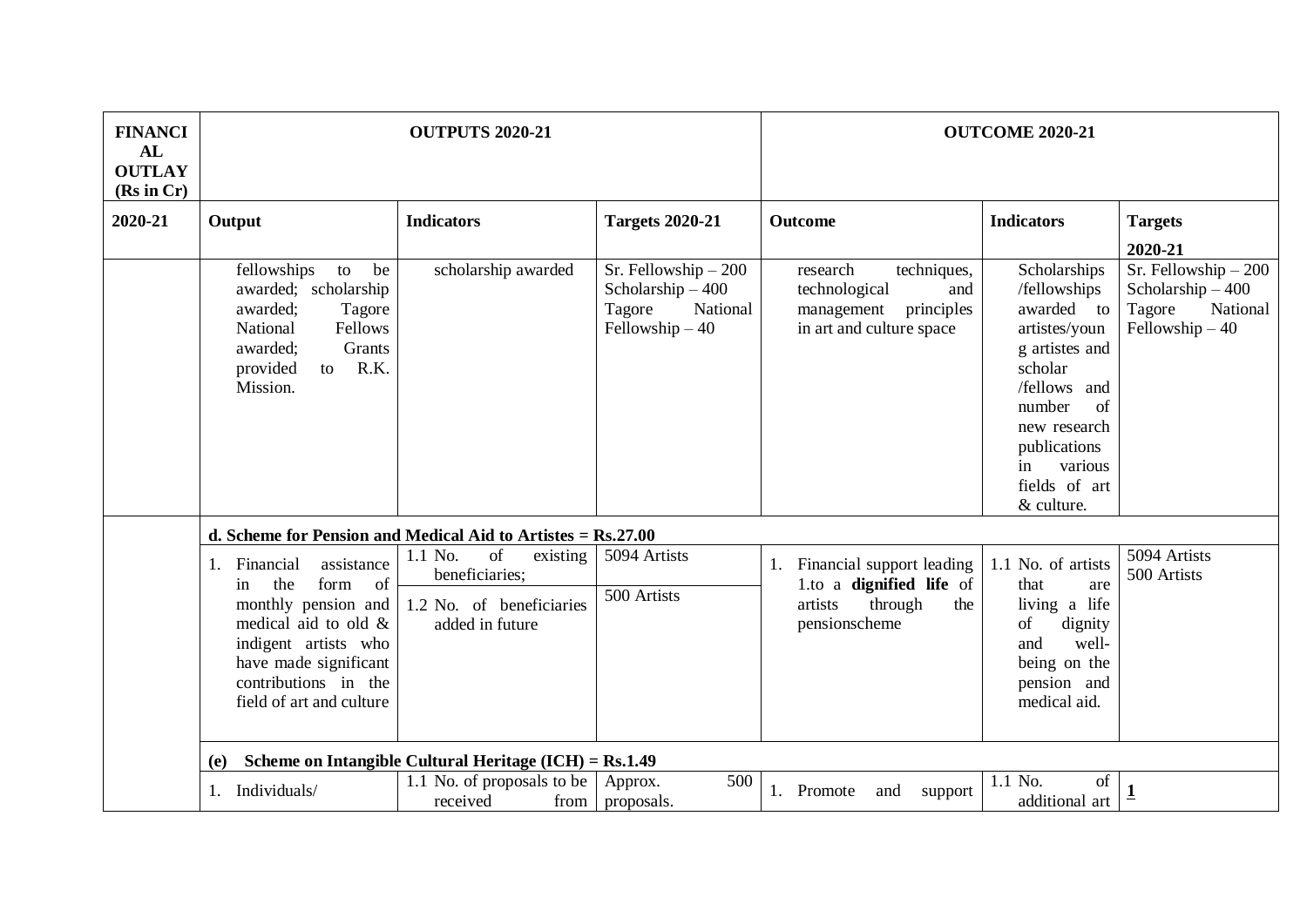| <b>FINANCI</b><br>AL<br><b>OUTLAY</b><br>(Rs in Cr) |                                                                                                                                                                                                                                                                                   | <b>OUTPUTS 2020-21</b>                                                                                  |                                                                                                 |                                                                                                                                                      | <b>OUTCOME 2020-21</b>                          |                                                                                                                                                      |
|-----------------------------------------------------|-----------------------------------------------------------------------------------------------------------------------------------------------------------------------------------------------------------------------------------------------------------------------------------|---------------------------------------------------------------------------------------------------------|-------------------------------------------------------------------------------------------------|------------------------------------------------------------------------------------------------------------------------------------------------------|-------------------------------------------------|------------------------------------------------------------------------------------------------------------------------------------------------------|
| 2020-21                                             | Output                                                                                                                                                                                                                                                                            | <b>Indicators</b>                                                                                       | <b>Targets 2020-21</b>                                                                          | <b>Outcome</b>                                                                                                                                       | <b>Indicators</b>                               | <b>Targets</b><br>2020-21                                                                                                                            |
|                                                     | organizations/<br>universities/<br><b>State</b><br>Governments<br>involved<br>in<br>and<br>preservation<br>of<br>propagation<br>Intangible<br>Cultural<br>will<br>Heritage<br>be<br>assisted on the basis<br>of proposals received<br>and recommended by<br>the expert committee. | individuals/institution<br>S<br>1.2 No. of individuals/<br>institutions to whom<br>funds to be released | 200<br>Approx.<br>approved proposals                                                            | organizations/<br>individuals/<br>institutions<br>the<br>field<br>of<br>in<br>preservation<br>and<br>propagation of Intangible<br>Cultural Heritage. | forms<br>documented/<br>inscribed.              |                                                                                                                                                      |
|                                                     | Domestic Festival & Fair = $Rs.20.00$<br>(f)                                                                                                                                                                                                                                      |                                                                                                         |                                                                                                 |                                                                                                                                                      |                                                 |                                                                                                                                                      |
|                                                     | Cultural festivals and<br>1.<br>fairs<br>including<br>RashtriyaSanskritiMa<br>National<br>hotsav,<br>Cultural Festival of<br>India, etc. will be<br>organized                                                                                                                     | of<br>festivals/<br>1.1 No.<br>sanskritikmahotsava<br>held                                              | Propose to hold five<br>(5)<br>RashtriyaSanskritiM<br>ahotsays in different<br>States of India. | To<br>1.<br>create<br>awareness<br>about the different art<br>forms of the country.                                                                  | 1.1 No.<br>of<br>footfall<br>at<br>these events | For a five $(5)$ days<br>festival<br>at<br>a<br>particular venue, the<br>total<br>expected<br>footfall would be<br>25,000 i.e. 5,000 on<br>each day. |
|                                                     |                                                                                                                                                                                                                                                                                   | 1.2 No. of States covered                                                                               | 10 states (includes 5<br>pairing states)<br>5                                                   |                                                                                                                                                      | $1.2$ No. of<br>art                             | 10                                                                                                                                                   |
|                                                     |                                                                                                                                                                                                                                                                                   | 1.3 No. of City covered<br>1.4 No.<br>Days of<br>of<br>festivals                                        | 5 days                                                                                          |                                                                                                                                                      | forms<br>showcased                              |                                                                                                                                                      |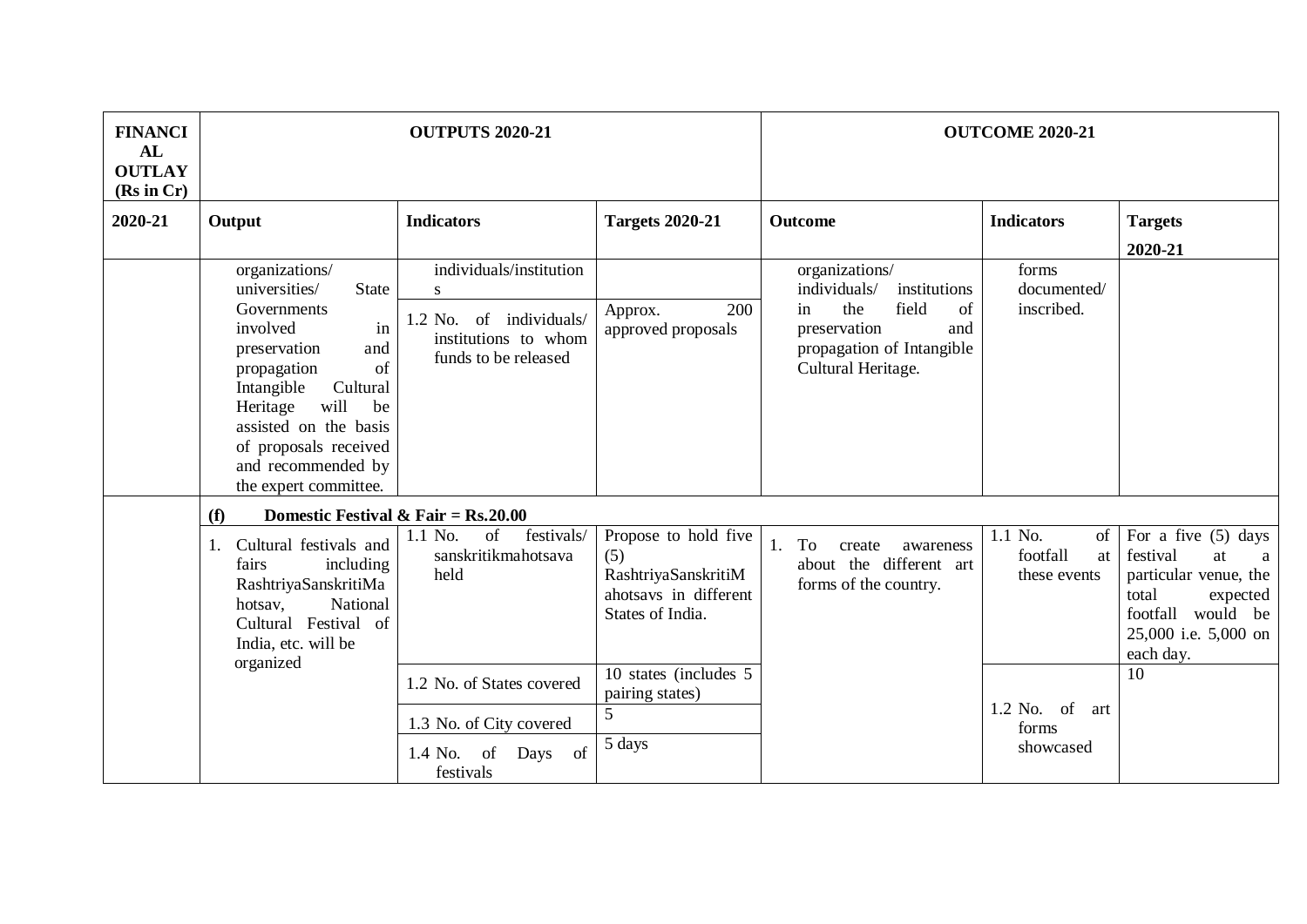| <b>FINANCI</b><br>AL<br><b>OUTLAY</b> | <b>OUTPUTS 2020-21</b>                                                              |                                                                                                          |                                   | <b>OUTCOME 2020-21</b>                                                                                                                                                                                                                                                                                                                                                                                                            |                                                       |                |
|---------------------------------------|-------------------------------------------------------------------------------------|----------------------------------------------------------------------------------------------------------|-----------------------------------|-----------------------------------------------------------------------------------------------------------------------------------------------------------------------------------------------------------------------------------------------------------------------------------------------------------------------------------------------------------------------------------------------------------------------------------|-------------------------------------------------------|----------------|
| (Rs in Cr)                            |                                                                                     |                                                                                                          |                                   |                                                                                                                                                                                                                                                                                                                                                                                                                                   |                                                       |                |
| 2020-21                               | Output                                                                              | <b>Indicators</b>                                                                                        | <b>Targets 2020-21</b>            | Outcome                                                                                                                                                                                                                                                                                                                                                                                                                           | <b>Indicators</b>                                     | <b>Targets</b> |
|                                       |                                                                                     |                                                                                                          |                                   |                                                                                                                                                                                                                                                                                                                                                                                                                                   |                                                       | 2020-21        |
|                                       | $\mathbf{g}$                                                                        | National Gandhi Heritage Sites Mission and Dandi related Projects = Rs.7.85 cr                           |                                   |                                                                                                                                                                                                                                                                                                                                                                                                                                   |                                                       |                |
|                                       | Project as decided by<br>1.<br>the mission to be<br>taken<br>up<br>and<br>executed. | $\overline{1.1}$ No. of pojects<br>as<br>decided<br>the<br>by<br>Mission to be taken<br>up and executed. | Five                              | To<br>1.<br>create<br>awareness<br>about Gandhi Heritage<br><b>Sites</b><br>Mission:-<br>of<br>the<br>Integration<br>ingredients of Gandhi<br>Heritage comprising the<br>large number of tangible<br>heritage sites on the one<br>hand and the vast legacy<br>of text and visuals on the<br>other,<br>consisting<br>of<br>published<br>and<br>unpublished documents<br>non text photo graphs<br>and<br>audio<br>visualstangibles. | 1.1 No.<br>of<br>visitors                             | 10000          |
|                                       | Residual<br>work<br>2.<br>-of<br>ongoing projects will<br>be expedited.             | 2.1 No. of residual<br>projects<br>expedited                                                             | Five                              | 2.<br>To<br>create<br>awareness<br>about Gandhian heritage.                                                                                                                                                                                                                                                                                                                                                                       | 2.1 Operation &<br>Management<br>work<br>for<br>Dandi | One            |
|                                       | Construction<br>of<br>3.<br>NationalDandi<br>Memorial.                              | 3.1 Dandi<br><b>Related</b><br>Projects:<br>Development<br>of<br>Memorial<br>Dandi<br>including library, | One Dandi memorial<br>and Library |                                                                                                                                                                                                                                                                                                                                                                                                                                   | Memorial<br>will<br>be<br>executed.                   |                |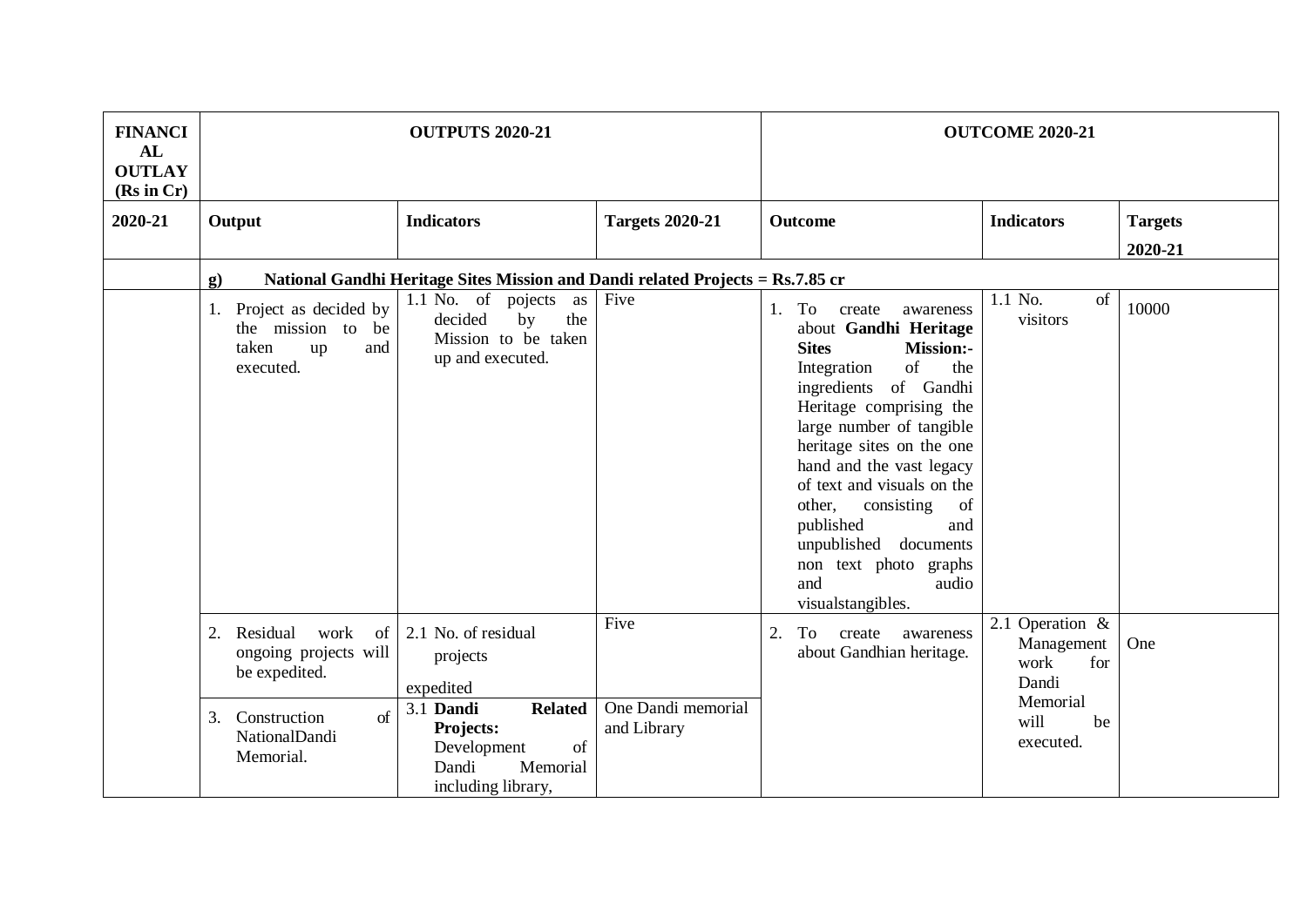| <b>FINANCI</b><br>AL<br><b>OUTLAY</b><br>(Rs in Cr) |                                                                                                                                                                                                                                                      | <b>OUTPUTS 2020-21</b>                                                                                                                                                                                                                                                                                                                          |                                                        |                                                                                                                                                                                      | <b>OUTCOME 2020-21</b>                          |                |
|-----------------------------------------------------|------------------------------------------------------------------------------------------------------------------------------------------------------------------------------------------------------------------------------------------------------|-------------------------------------------------------------------------------------------------------------------------------------------------------------------------------------------------------------------------------------------------------------------------------------------------------------------------------------------------|--------------------------------------------------------|--------------------------------------------------------------------------------------------------------------------------------------------------------------------------------------|-------------------------------------------------|----------------|
| 2020-21                                             | Output                                                                                                                                                                                                                                               | <b>Indicators</b>                                                                                                                                                                                                                                                                                                                               | <b>Targets 2020-21</b>                                 | <b>Outcome</b>                                                                                                                                                                       | <b>Indicators</b>                               | <b>Targets</b> |
|                                                     |                                                                                                                                                                                                                                                      |                                                                                                                                                                                                                                                                                                                                                 |                                                        |                                                                                                                                                                                      |                                                 | 2020-21        |
|                                                     | Resurfacing of Dandi-<br>4.<br>Ahmedabad<br><b>Bituminous Road</b>                                                                                                                                                                                   | <b>Related</b><br>4.1 Dandi<br><b>Projects:</b> Resurfacing<br>of bituminous road of<br>Dandi Heritage Path                                                                                                                                                                                                                                     | 21 night halt places                                   |                                                                                                                                                                                      |                                                 |                |
|                                                     | (h)                                                                                                                                                                                                                                                  | Setting up of Performing Arts Centre &International Cultural Centres = Rs.0.02                                                                                                                                                                                                                                                                  |                                                        |                                                                                                                                                                                      |                                                 |                |
|                                                     | Construction work at<br>1.<br>National Centre for<br>Performing<br>Arts<br>Complex with world<br>class facilities at New<br>Delhi<br>to<br>be<br>(The<br>commenced.<br>is<br>under<br>scheme<br>formulation and token<br>provision has been<br>kept) | 1.1 Initial<br>Preparatory planning<br>work<br>including<br>consultancy<br>and<br>finalization<br>of<br>obtaining<br>scheme,<br>permission<br>statutory<br><b>NDMC</b><br>such<br>as<br>approval, tree cutting<br>permission,<br>demolition of existing<br>building and shifting<br>of services, etc. $\&$<br>initial<br>construction<br>works. | Construction of One<br>International Culture<br>Centre | 1. To create Cultural space,<br>infrastructures<br>for<br>showcasing<br>various<br>performing art forms and<br>enhance<br>to<br>people<br>participation<br>in<br>culturalactivities. | 1.1 No.<br>of<br>footfall<br>at<br>these events | 1000           |
|                                                     |                                                                                                                                                                                                                                                      | (i) Tagore Award for Cultural Harmony = $Rs.1.00$ cr                                                                                                                                                                                                                                                                                            |                                                        |                                                                                                                                                                                      |                                                 |                |
|                                                     | On the 150th Birth<br>1.<br>Anniversary                                                                                                                                                                                                              | of nomination<br>1.1 No.<br>recommended by the<br><b>Expert Committee</b>                                                                                                                                                                                                                                                                       | 1                                                      | of Cultural<br>1. Promotion<br>Harmony.                                                                                                                                              | $1.1$ No.<br>of<br>recipients of<br>Tagore      | $\mathbf{1}$   |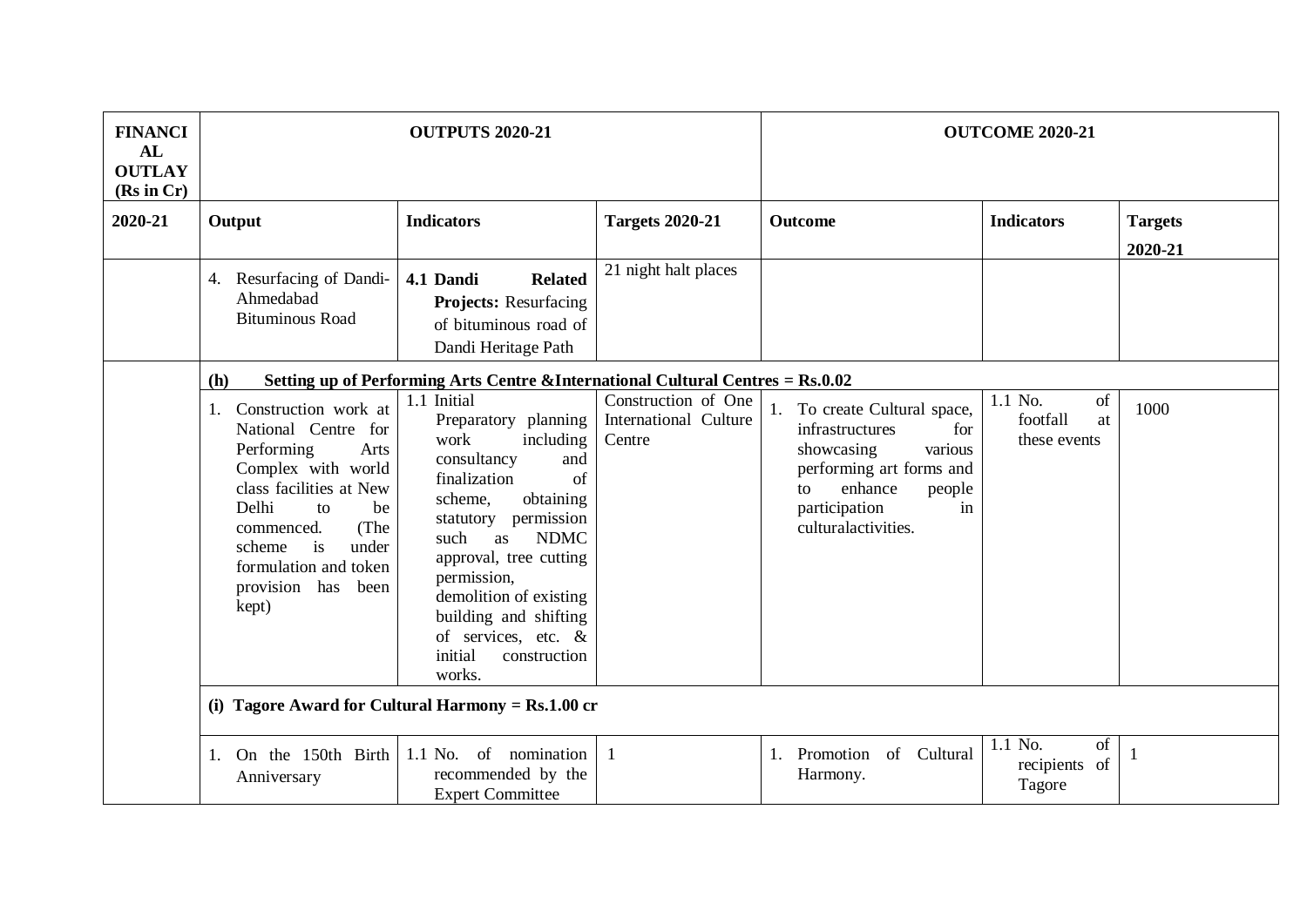| <b>FINANCI</b><br>AL<br><b>OUTLAY</b> | <b>OUTPUTS 2020-21</b>                                                                                                                                                                                                                                                                              |                                                                                  |                        | <b>OUTCOME 2020-21</b>                                                    |                                                                               |                           |
|---------------------------------------|-----------------------------------------------------------------------------------------------------------------------------------------------------------------------------------------------------------------------------------------------------------------------------------------------------|----------------------------------------------------------------------------------|------------------------|---------------------------------------------------------------------------|-------------------------------------------------------------------------------|---------------------------|
| (Rs in Cr)<br>2020-21                 | Output                                                                                                                                                                                                                                                                                              | <b>Indicators</b>                                                                | <b>Targets 2020-21</b> | <b>Outcome</b>                                                            | <b>Indicators</b>                                                             | <b>Targets</b><br>2020-21 |
|                                       | celebration<br>of<br>Rabindranath Tagore,<br>Government of India<br>instituted the award<br>for<br>promoting<br>Cultural<br>Harmony.<br>The Award is given<br>annually to a person<br>$(s)$ or institution $(s)$ .                                                                                  |                                                                                  |                        |                                                                           | Award                                                                         |                           |
|                                       | (j) Gandhi Peace prize = $Rs.1.0$ cr                                                                                                                                                                                                                                                                |                                                                                  |                        |                                                                           |                                                                               |                           |
|                                       | 1. On<br>125th<br><b>Birth</b><br>Anniversary<br>celebration<br>of<br>Gandhi,<br>Mahatma<br>Government of India<br>instituted the award<br>for<br>promoting<br>Gandhian Values like<br>Non-Violence<br>$\&$<br>Peace. The Award is<br>given annually to a<br>$(s)$ or<br>person<br>institution (s). | 1.1 Selection<br>of<br>an<br>awardee (s) by the<br>Jury of Gandhi Peace<br>Prize | $\mathbf{1}$           | 1. Promoting of Gandhian<br>like<br>Non-<br>Values<br>Violence and Peace. | 1.1 Selection of<br>awardee (s)<br>by the Jury<br>Gandhi<br>of<br>Peace Prize | $\mathbf{1}$              |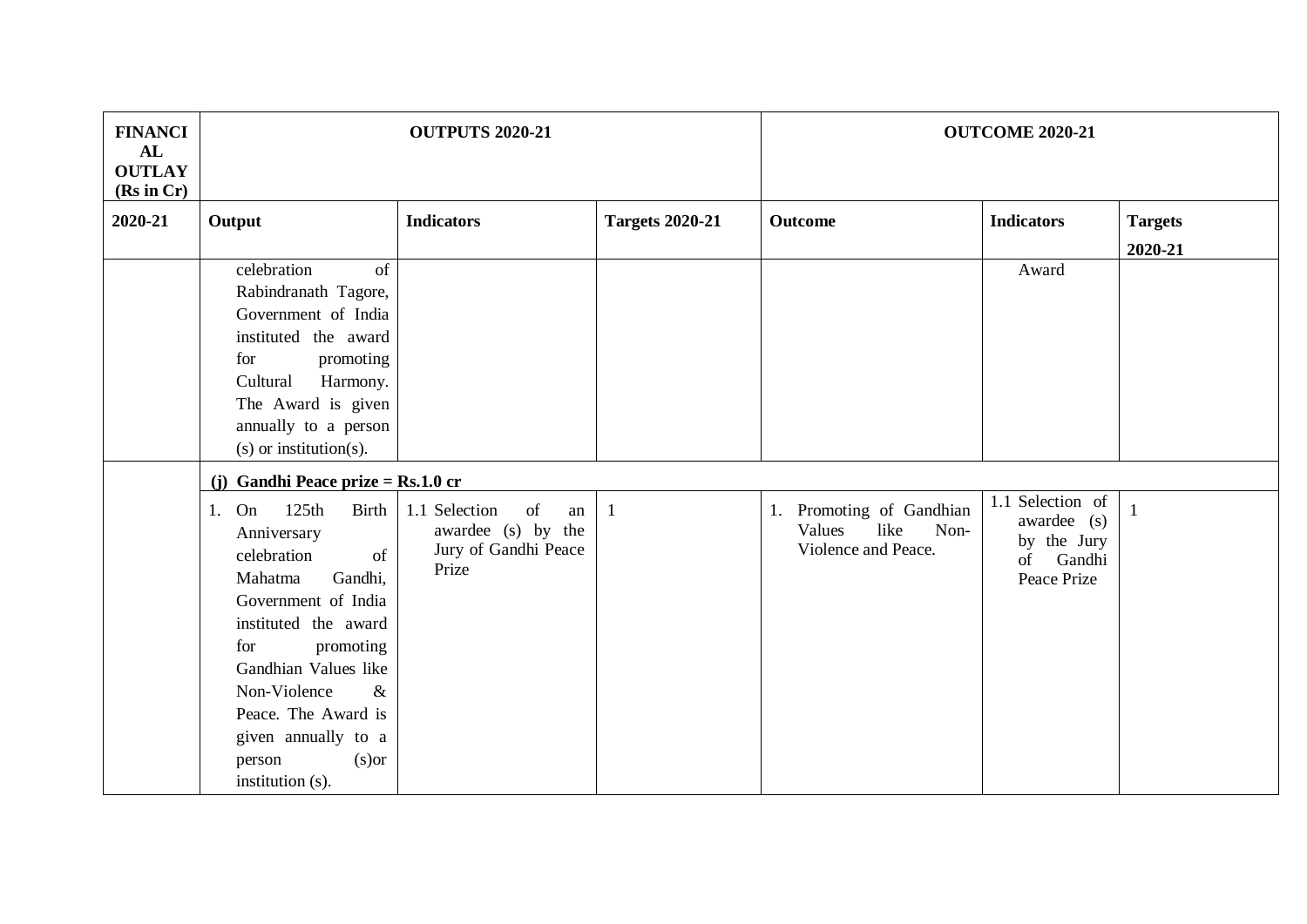| <b>FINANCI</b><br>AL<br><b>OUTLAY</b><br>(Rs in Cr) |                                                                                                                                                                                                                                     | <b>OUTPUTS 2020-21</b>                                                                                                                                                  |                        |                                                                                                                                                                                                        | <b>OUTCOME 2020-21</b>                             |                |
|-----------------------------------------------------|-------------------------------------------------------------------------------------------------------------------------------------------------------------------------------------------------------------------------------------|-------------------------------------------------------------------------------------------------------------------------------------------------------------------------|------------------------|--------------------------------------------------------------------------------------------------------------------------------------------------------------------------------------------------------|----------------------------------------------------|----------------|
| 2020-21                                             | Output                                                                                                                                                                                                                              | <b>Indicators</b>                                                                                                                                                       | <b>Targets 2020-21</b> | Outcome                                                                                                                                                                                                | <b>Indicators</b>                                  | <b>Targets</b> |
|                                                     |                                                                                                                                                                                                                                     |                                                                                                                                                                         |                        |                                                                                                                                                                                                        |                                                    | 2020-21        |
|                                                     | $\left( \mathbf{k}\right)$                                                                                                                                                                                                          | Development of Jallianwala Bagh Memorial = Rs.0.01 cr                                                                                                                   |                        |                                                                                                                                                                                                        |                                                    |                |
|                                                     | high-<br>State-of-art,<br>1.<br>tech 3D projection<br>$\&$<br>mapping<br>multimedia show on<br>a permanent basis at<br>Jallianwala<br>Bagh<br>instituted. . (Token<br>provision has been<br>keptas project is yet<br>tobe approved. | 1.1 % work completed<br>(Physical progress);                                                                                                                            | $\mathbf{1}$           | To<br>1.<br>create<br>awareness<br>about Jallianwala Bagh<br>incident among public to<br>Enhance the number of<br>visitors to the site                                                                 | 1.1 %<br>increase<br>of<br>in no.<br>footfall      | 10             |
|                                                     | (l) SevaBhojYojana = $Rs.4.05$ cr                                                                                                                                                                                                   |                                                                                                                                                                         |                        |                                                                                                                                                                                                        |                                                    |                |
|                                                     | 1. Procure specified free<br>food items, prepare<br>and serve food free of<br>cost<br>to<br>public/devotees                                                                                                                         | 1.1 Total quantity of food<br>purchased<br>by<br>organizations<br>(per<br>item: ghee, edible oil,<br>sugar/burra/jaggery,<br>rice, atta/ maida/ rava/<br>flour, pulses) | 100                    | Relieve the burden of<br>1.<br>charitable/<br>religious<br>which is<br>institutions.<br>affecting their welfare<br>capacity,<br>and<br>sustain<br>health<br>of<br>charitable/religious<br>institutions | 1.1 No.<br>of<br>days free<br>food was<br>provided | 5000           |
|                                                     |                                                                                                                                                                                                                                     | 1.2 Number<br>of<br>institutions<br>supported                                                                                                                           | 100                    |                                                                                                                                                                                                        | 1.2 No.<br>of<br>persons<br>who<br>were            | $2.5$ cr       |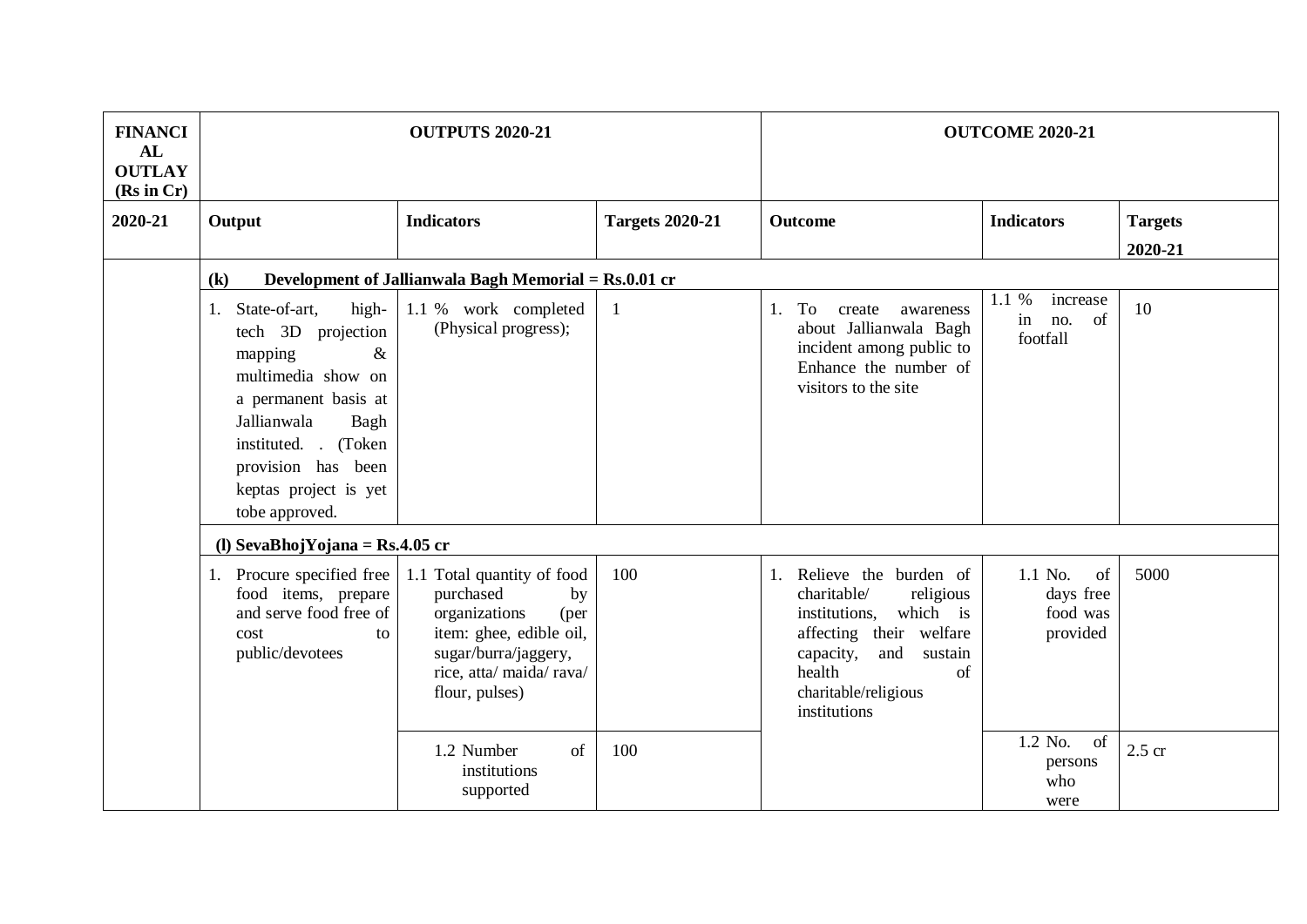| <b>FINANCI</b><br>AL<br><b>OUTLAY</b><br>(Rs in Cr) | <b>OUTPUTS 2020-21</b>                                                                                                                                                                                                              |                                                                                         |                        | <b>OUTCOME 2020-21</b>                                                                                        |                                                                                                                                                     |                           |  |  |
|-----------------------------------------------------|-------------------------------------------------------------------------------------------------------------------------------------------------------------------------------------------------------------------------------------|-----------------------------------------------------------------------------------------|------------------------|---------------------------------------------------------------------------------------------------------------|-----------------------------------------------------------------------------------------------------------------------------------------------------|---------------------------|--|--|
| 2020-21                                             | Output                                                                                                                                                                                                                              | <b>Indicators</b>                                                                       | <b>Targets 2020-21</b> | <b>Outcome</b>                                                                                                | <b>Indicators</b>                                                                                                                                   | <b>Targets</b><br>2020-21 |  |  |
|                                                     |                                                                                                                                                                                                                                     |                                                                                         |                        |                                                                                                               | served<br>free<br>food and<br>benefitte<br>d                                                                                                        |                           |  |  |
|                                                     | (m) Scheme of Financial Assistance for Creation of Cultural Infrastructure: Financial assistance for cultural activities in performing arts for<br>building grants, including studio theatres = Rs.40.04 cr (total of $m + n + o$ ) |                                                                                         |                        |                                                                                                               |                                                                                                                                                     |                           |  |  |
|                                                     | Extend support to<br>1.<br>organizations<br>to<br>create appropriately<br>equipped spaces                                                                                                                                           | 1.1 Number of voluntary<br>cultural organizations<br>supported                          | 20                     | Artists impart cultural<br>1.<br>education<br>and<br>boost<br>cultural tourism through<br>creative expression | 1.1 Number of<br>performan<br>ces<br>per<br>year<br><i>(including)</i><br>repetitions<br>by<br>voluntary                                            | 20                        |  |  |
|                                                     |                                                                                                                                                                                                                                     | 1.2 Number<br>of<br>government<br>agencies/aided<br>cultural organizations<br>supported | 15                     |                                                                                                               | 1.2 Number of<br>performance<br>s per year<br><i>(including)</i><br>repetitions)<br>by<br>government<br>agencies/aid<br>ed cultural<br>organization | 15                        |  |  |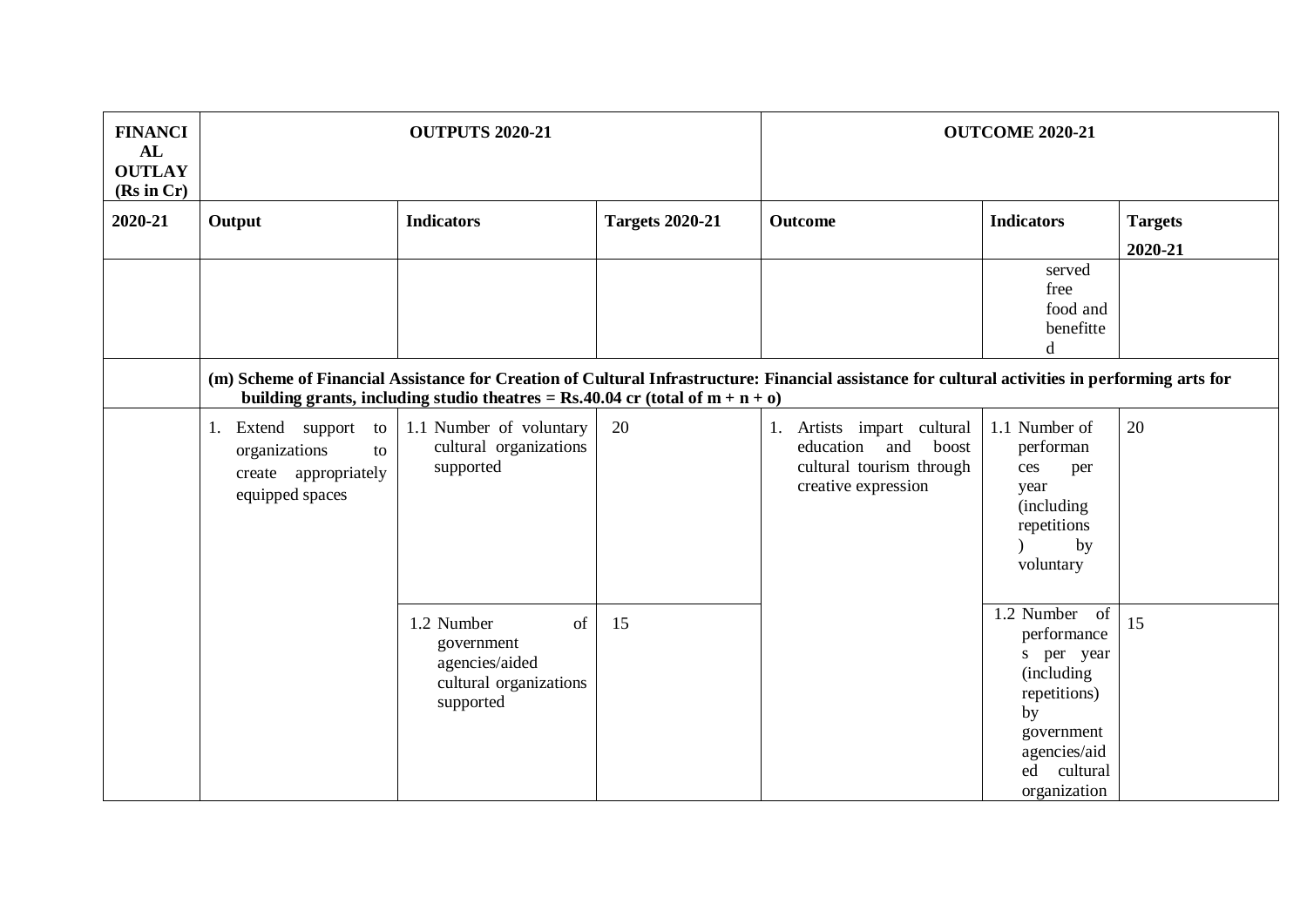| <b>FINANCI</b><br>AL<br><b>OUTLAY</b><br>(Rs in Cr) | <b>OUTPUTS 2020-21</b>                                                                                                                       |                                                                                             |                        | <b>OUTCOME 2020-21</b>                                                                                               |                                                                                                  |                |  |
|-----------------------------------------------------|----------------------------------------------------------------------------------------------------------------------------------------------|---------------------------------------------------------------------------------------------|------------------------|----------------------------------------------------------------------------------------------------------------------|--------------------------------------------------------------------------------------------------|----------------|--|
| 2020-21                                             | Output                                                                                                                                       | <b>Indicators</b>                                                                           | <b>Targets 2020-21</b> | <b>Outcome</b>                                                                                                       | <b>Indicators</b>                                                                                | <b>Targets</b> |  |
|                                                     |                                                                                                                                              |                                                                                             |                        |                                                                                                                      |                                                                                                  | 2020-21        |  |
|                                                     |                                                                                                                                              |                                                                                             |                        |                                                                                                                      | S<br>1.3 Number of                                                                               |                |  |
|                                                     |                                                                                                                                              | 1.3 Number<br>of<br>performance<br>spaces/studios<br>created                                | 15                     |                                                                                                                      | visitors/tour<br>ists<br>attending<br>performanc<br>es                                           | 15             |  |
|                                                     | (n) Scheme of Financial Assistance for Creation of Cultural Infrastructure : Financial assistance for allied cultural activities             |                                                                                             |                        |                                                                                                                      |                                                                                                  |                |  |
|                                                     | Extend<br>support<br>to<br>1.<br>organizations<br>to<br>for<br>create<br>assets<br>performing/<br>allied<br>displaying<br>culturalactivities | 1.1 Number of voluntary<br>cultural organizations<br>supported                              | 5                      | 1. Tourists/<br>visitors<br>live<br>experience<br>performances first-hand<br>on regular basis                        | 1.1 Number<br>of <sub>1</sub><br>performance<br>s per year<br><i>(including)</i><br>repetitions) | 5              |  |
|                                                     |                                                                                                                                              | of<br>1.2 Number<br>assets<br>created to enhance<br>AV spectacle for<br>cultural activities | 5                      |                                                                                                                      | 1.2 Number of<br>visitors/tour<br>ists exposed<br>to cultural<br>tourism                         | $\overline{5}$ |  |
|                                                     | <b>Complexes</b>                                                                                                                             |                                                                                             |                        | (o) Scheme of Financial Assistance for Creation of Cultural Infrastructure: Financial assistance for Tagore Cultural |                                                                                                  |                |  |
|                                                     | Extend support<br>to<br>1.<br>organizations<br>to<br>of<br>create<br>centers                                                                 | 1.1 Number<br>of<br>organizations<br>supported                                              | 5                      | Display and promote art<br>and cultural activities to<br>promote cultural unity,<br>provide<br>for<br>avenues        | 1.1 Occupancy<br>of cultural<br>spaces<br><b>or</b><br><b>MCCs</b>                               | 5              |  |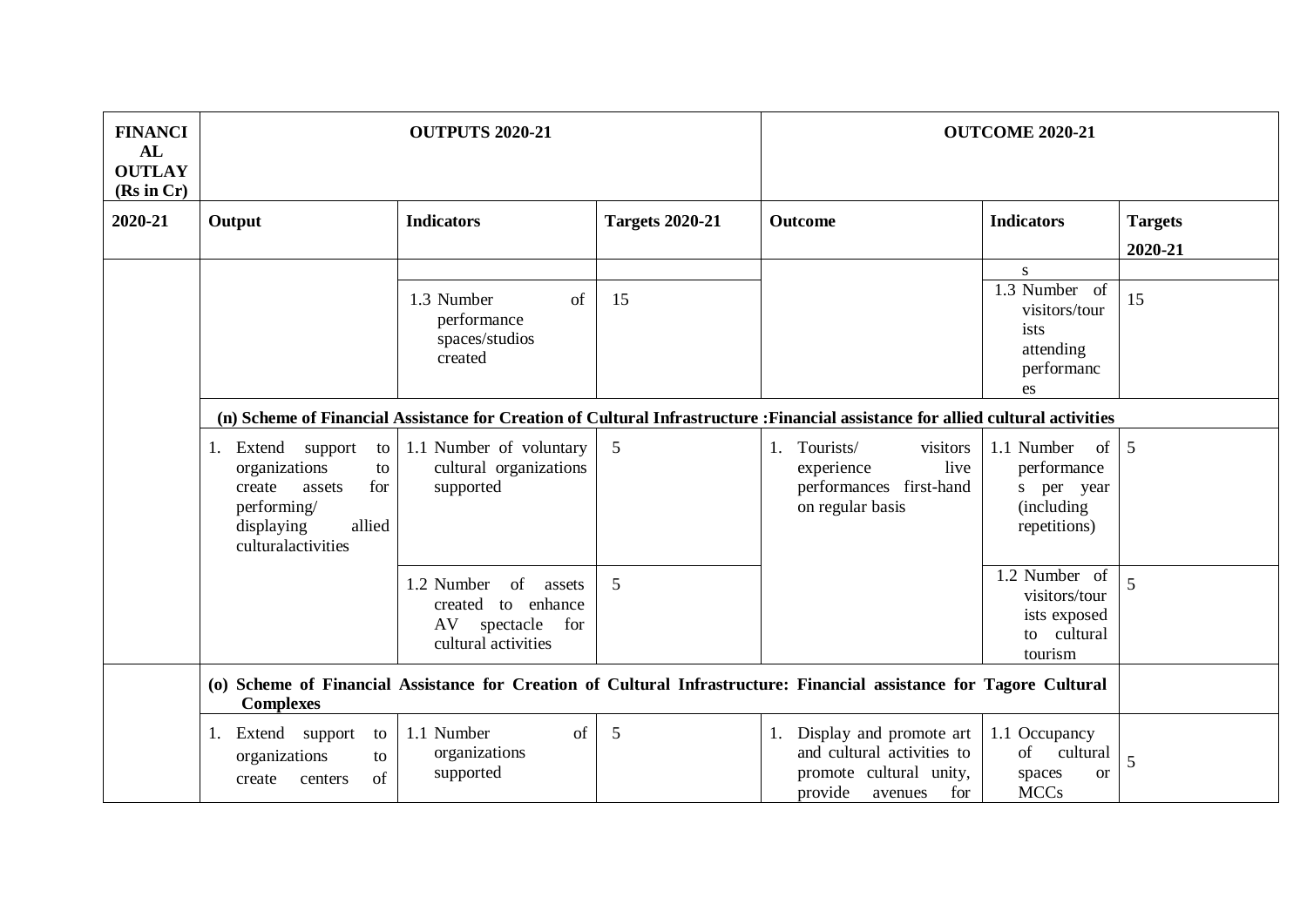| <b>FINANCI</b><br>AL<br><b>OUTLAY</b><br>(Rs in Cr) | <b>OUTPUTS 2020-21</b>                                       |                                                                                                                  |                        | <b>OUTCOME 2020-21</b> |                                                                                                                                                                                                                                              |                |
|-----------------------------------------------------|--------------------------------------------------------------|------------------------------------------------------------------------------------------------------------------|------------------------|------------------------|----------------------------------------------------------------------------------------------------------------------------------------------------------------------------------------------------------------------------------------------|----------------|
| 2020-21                                             | Output                                                       | <b>Indicators</b>                                                                                                | <b>Targets 2020-21</b> | <b>Outcome</b>         | <b>Indicators</b>                                                                                                                                                                                                                            | <b>Targets</b> |
|                                                     |                                                              |                                                                                                                  |                        |                        |                                                                                                                                                                                                                                              | 2020-21        |
|                                                     | excellence<br>in<br>all<br>forms of<br>and<br>art<br>culture |                                                                                                                  |                        | creative               | (including<br>repetitions)<br>for<br>performance<br>s (Calculated<br>Total<br>as:<br>of<br>number<br>days per year<br>when spaces<br>are used for<br>performance<br>all<br>across<br>spaces<br>created<br>Number<br>of<br>spaces<br>created) |                |
|                                                     |                                                              | 1.2 Number<br>of<br>new<br>cultural spaces or<br>MCCs (multi-purpose<br>cultural complexes)<br>built/constructed | 5                      |                        | Number<br>1.2<br>of<br>stage<br>performance<br>s,<br>exhibitions,<br>seminars,<br>literary<br>activities in                                                                                                                                  | 5              |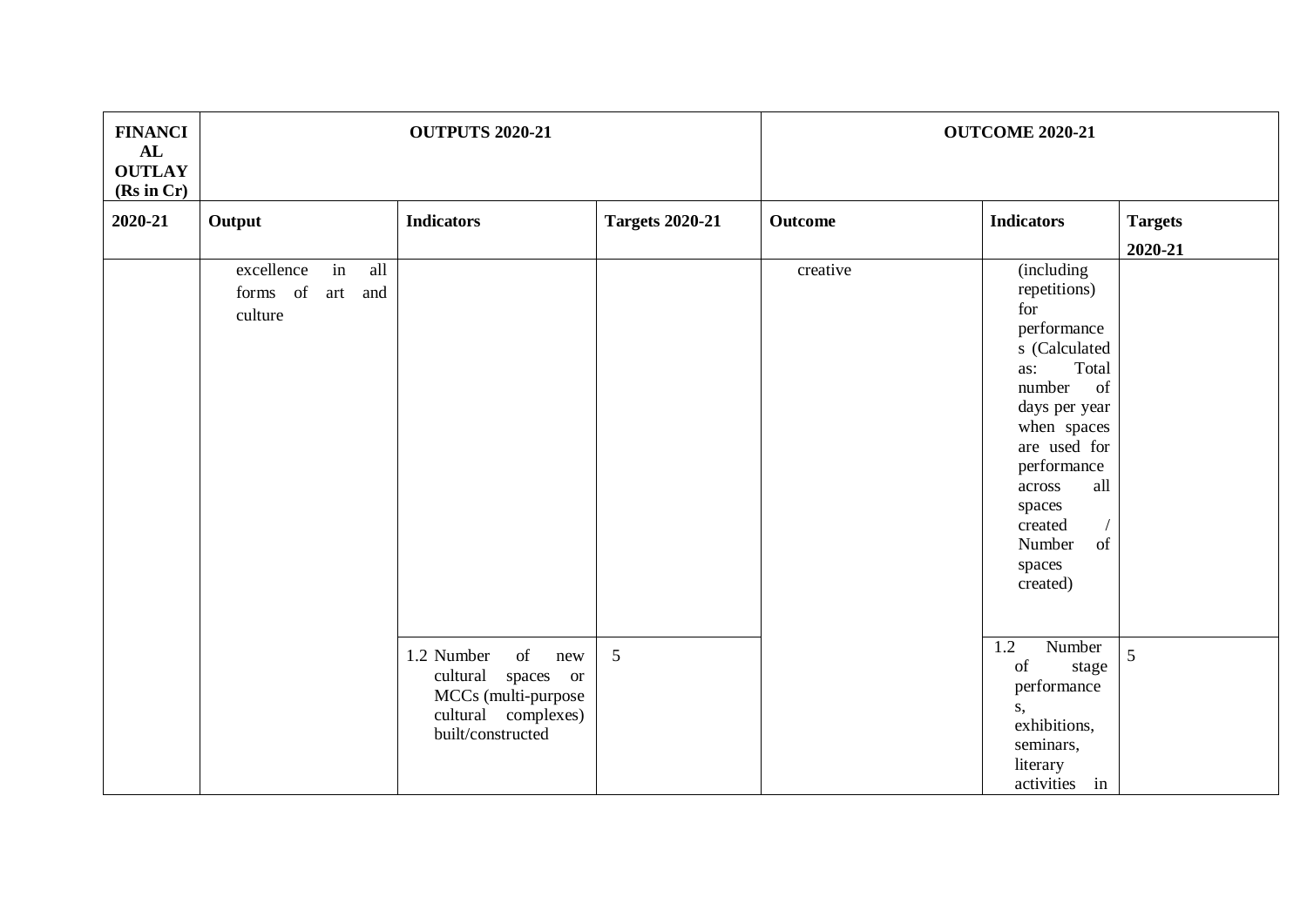| <b>FINANCI</b><br>AL<br><b>OUTLAY</b><br>(Rs in Cr) | <b>OUTPUTS 2020-21</b> |                   |                        | <b>OUTCOME 2020-21</b> |                                                      |                           |
|-----------------------------------------------------|------------------------|-------------------|------------------------|------------------------|------------------------------------------------------|---------------------------|
| 2020-21                                             | Output                 | <b>Indicators</b> | <b>Targets 2020-21</b> | <b>Outcome</b>         | <b>Indicators</b>                                    | <b>Targets</b><br>2020-21 |
|                                                     |                        |                   |                        |                        | different<br>cultural<br>in<br>fields<br><b>MCCs</b> |                           |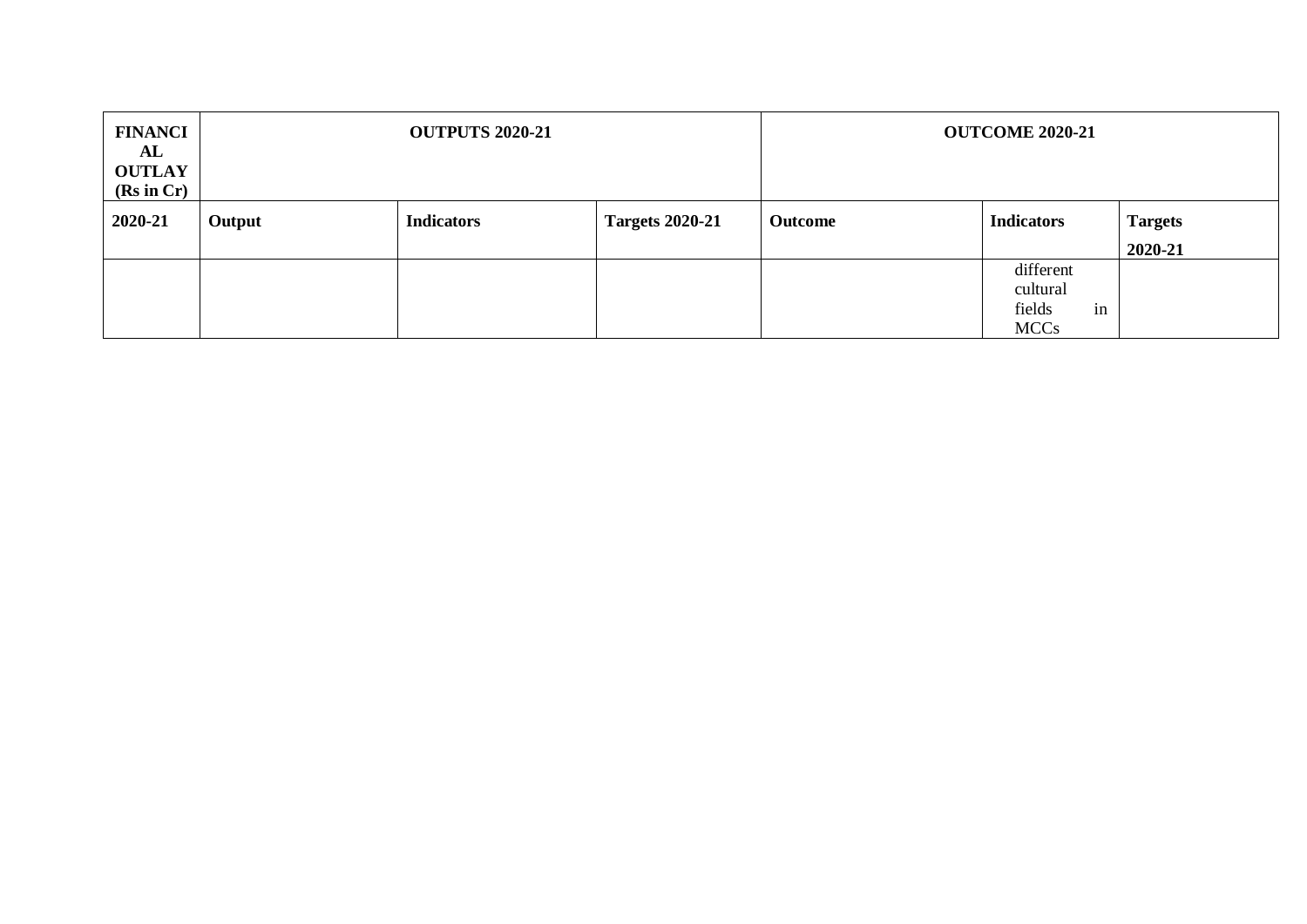| <b>FINANCIAL</b><br><b>OUTLAY</b> (Rs in<br>Cr) |                                                                                                                                                                    | <b>OUTPUTS 2020-21</b>                                                                                                                                                                                                                                                                                                                                                                  |                        | <b>OUTCOME 2020-21</b>                                                                                                                       |                                                                             |                           |  |
|-------------------------------------------------|--------------------------------------------------------------------------------------------------------------------------------------------------------------------|-----------------------------------------------------------------------------------------------------------------------------------------------------------------------------------------------------------------------------------------------------------------------------------------------------------------------------------------------------------------------------------------|------------------------|----------------------------------------------------------------------------------------------------------------------------------------------|-----------------------------------------------------------------------------|---------------------------|--|
| 2020-21                                         | Output                                                                                                                                                             | <b>Indicators</b>                                                                                                                                                                                                                                                                                                                                                                       | <b>Targets 2020-21</b> | Outcome                                                                                                                                      | <b>Indicators</b>                                                           | <b>Targets</b><br>2020-21 |  |
| Rs.180.90                                       | a. Museum Grant Scheme = Rs.42.55cr                                                                                                                                |                                                                                                                                                                                                                                                                                                                                                                                         |                        |                                                                                                                                              |                                                                             |                           |  |
|                                                 | 1. New museums and up<br>gradation /<br>Modernization of<br>existing museums.                                                                                      | 1.1 Proposals to be $ 7$<br>approved to setup<br>new<br>museums<br>financial<br>with<br>assistance<br>under<br>Grant<br>Museum<br>in<br>Scheme<br>$\equiv$<br>number<br>Proposals<br>1.2<br>to<br>be Approved for<br>modernization/up<br>gradation<br>of<br>existing museums<br>with<br>financial<br>assistance<br>under<br>Grant<br>Museum<br>in<br>Scheme<br>$\mathbb{L}^2$<br>number | 5                      | 1. Generate<br>awareness and<br>interest<br>invisitors<br>across the<br>country about<br>the rich<br>cultural<br>heritage of our<br>country; | 1.1 Number of<br>visitors<br>anticipated                                    | 50000                     |  |
|                                                 | State<br>2.<br>of<br>Museums<br>Governments/NGO s<br>assisted<br>for<br>of<br>digitization<br>art<br>objects<br>and<br>for<br>their<br>making<br>images/catalogues | of<br>2.1 Proposal<br>museums to<br>be<br>for<br>approved<br>digitization of art<br>objects-<br>in<br>number.                                                                                                                                                                                                                                                                           | 12                     | To<br>2.<br>create<br>awareness<br>lakhs<br>among<br>of people all<br>over the world<br>rich<br>about<br>cultural                            | 2.1 No. of visitors<br>of the website<br>www.museum<br>sofi<br>ndia.gov.in. | 20% increase              |  |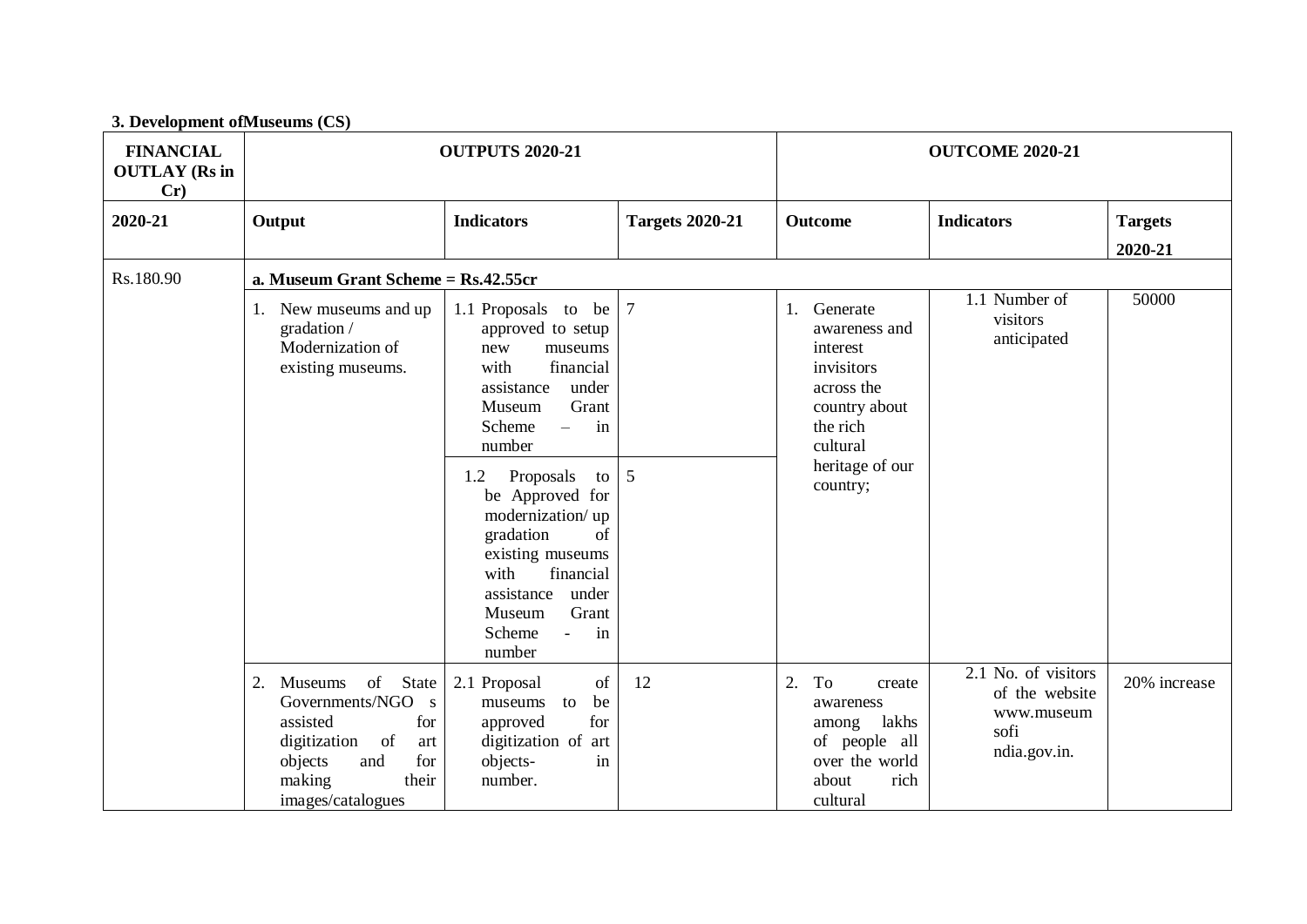| <b>FINANCIAL</b><br><b>OUTLAY</b> (Rs in<br>Cr) |                                                                                                                                                                                                                                                                                                   | <b>OUTPUTS 2020-21</b>                                             |                        |                                                                                                                                                                                                                                | <b>OUTCOME 2020-21</b>                                                                                                     |                           |  |  |
|-------------------------------------------------|---------------------------------------------------------------------------------------------------------------------------------------------------------------------------------------------------------------------------------------------------------------------------------------------------|--------------------------------------------------------------------|------------------------|--------------------------------------------------------------------------------------------------------------------------------------------------------------------------------------------------------------------------------|----------------------------------------------------------------------------------------------------------------------------|---------------------------|--|--|
| 2020-21                                         | Output                                                                                                                                                                                                                                                                                            | <b>Indicators</b>                                                  | <b>Targets 2020-21</b> | <b>Outcome</b>                                                                                                                                                                                                                 | <b>Indicators</b>                                                                                                          | <b>Targets</b><br>2020-21 |  |  |
|                                                 | available over the<br>website                                                                                                                                                                                                                                                                     |                                                                    |                        | of<br>heritage<br>thecountry                                                                                                                                                                                                   |                                                                                                                            |                           |  |  |
|                                                 | <b>Museum Professionals</b><br>3.<br>trained<br>at<br>various<br>national<br>levels<br>i.e.<br>level,<br>state<br>level,<br>local<br>regional<br>and<br>level<br>the<br>across<br>country                                                                                                         | 3.1 No. of Museum<br>Professionals<br>trained<br>during<br>2019-20 | 5                      | 3.<br>To<br>improve<br>the museum's<br>display<br>and<br>space<br>management to<br>international<br>standards                                                                                                                  | 3.1 Professionalization<br>display<br>of<br>and<br>conservation in X<br>no. of museums.                                    | 6                         |  |  |
|                                                 | (b) Scheme for Promotion of Culture of Science (SPOCS) = Rs.34.70 cr                                                                                                                                                                                                                              |                                                                    |                        |                                                                                                                                                                                                                                |                                                                                                                            |                           |  |  |
|                                                 | 1. To set up new Science<br><b>Cities/Science Centres</b><br>the<br><sub>of</sub><br>state<br>in<br>Uttarakhand, Odisha,<br>Tripura,<br>Pradesh,<br>Andhra<br>Himachal<br>Kerala,<br>Pradesh, Assam,<br>Andaman & Nicobar<br>Islands,<br>Madhya<br>Pradesh,<br>Rajasthan,<br>Bihar and Karnataka. | 1.1 No. of Science<br>Centres/Science<br>cities to be set up.      | 03                     | To popularize<br>1.<br>science and to<br>spread<br>scientific<br>attitude<br>and<br>creation of a<br>scientific<br>and<br>temper<br>awareness<br>the<br>among<br>people<br>the<br>specially<br>young students<br>of theregion. | 1.1 No. of visitors<br>1.2. No.<br>of<br>programmes<br>organized/<br>conducted<br>for<br>student<br>and<br>general public. | 700000<br>25              |  |  |
|                                                 | 2. To set up                                                                                                                                                                                                                                                                                      | 2.1 No.of<br>Innovation<br>Hubs<br>be<br>to                        | 07                     | 2.<br>To<br>promote<br>culture<br>of                                                                                                                                                                                           | 2.1 No. of activities<br>organized by these                                                                                | 300                       |  |  |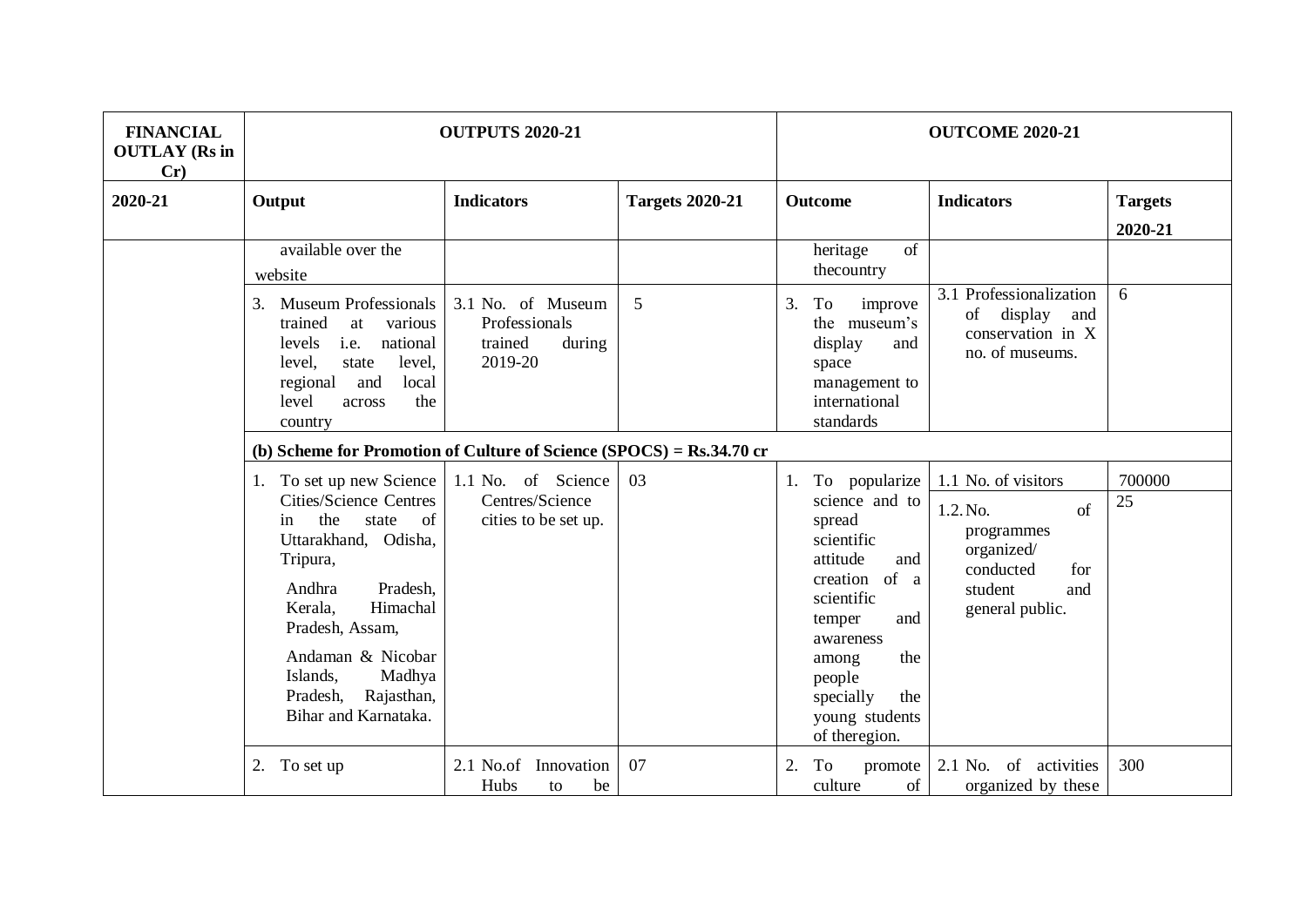| <b>FINANCIAL</b><br><b>OUTLAY</b> (Rs in<br>Cr) | <b>OUTPUTS 2020-21</b>                                                                                                                                                                                 |                                                                   |                        | <b>OUTCOME 2020-21</b>                                                                                                                                                                                                          |                                                                      |                           |  |
|-------------------------------------------------|--------------------------------------------------------------------------------------------------------------------------------------------------------------------------------------------------------|-------------------------------------------------------------------|------------------------|---------------------------------------------------------------------------------------------------------------------------------------------------------------------------------------------------------------------------------|----------------------------------------------------------------------|---------------------------|--|
| 2020-21                                         | Output                                                                                                                                                                                                 | <b>Indicators</b>                                                 | <b>Targets 2020-21</b> | <b>Outcome</b>                                                                                                                                                                                                                  | <b>Indicators</b>                                                    | <b>Targets</b><br>2020-21 |  |
|                                                 | Innovation Hubs in<br>different<br>Science                                                                                                                                                             | completed.<br>amongst<br>Youth of the<br>region.                  | Innovation<br>the      | hubs                                                                                                                                                                                                                            |                                                                      |                           |  |
|                                                 | Centres.                                                                                                                                                                                               |                                                                   |                        |                                                                                                                                                                                                                                 | 2.2 No. of<br>students<br>exposed to<br>these<br>Innovation<br>Hubs. | 300                       |  |
|                                                 | $% \left( \left( \mathcal{A},\mathcal{A}\right) \right) =\left( \mathcal{A},\mathcal{A}\right)$ of<br>3. Upgradation<br>Cities/<br>Science<br>Centres/<br>Science<br>Innovation Hubs in<br>thecountry. | 3.1 No. of Science<br>Centres/<br>Science cities<br>to be set up. | 01                     | 3.<br>To popularize<br>science and to<br>spread<br>scientific<br>attitude<br>and<br>creation of a<br>scientific<br>temper<br>and<br>awareness<br>the<br>among<br>people<br>specially the<br>young<br>students of<br>the region. | 3.1 No.<br>ofvisitors.                                               | 40000                     |  |
|                                                 | (c) Virtual Experiential Museum = $Rs.5.00$ cr                                                                                                                                                         |                                                                   |                        |                                                                                                                                                                                                                                 |                                                                      |                           |  |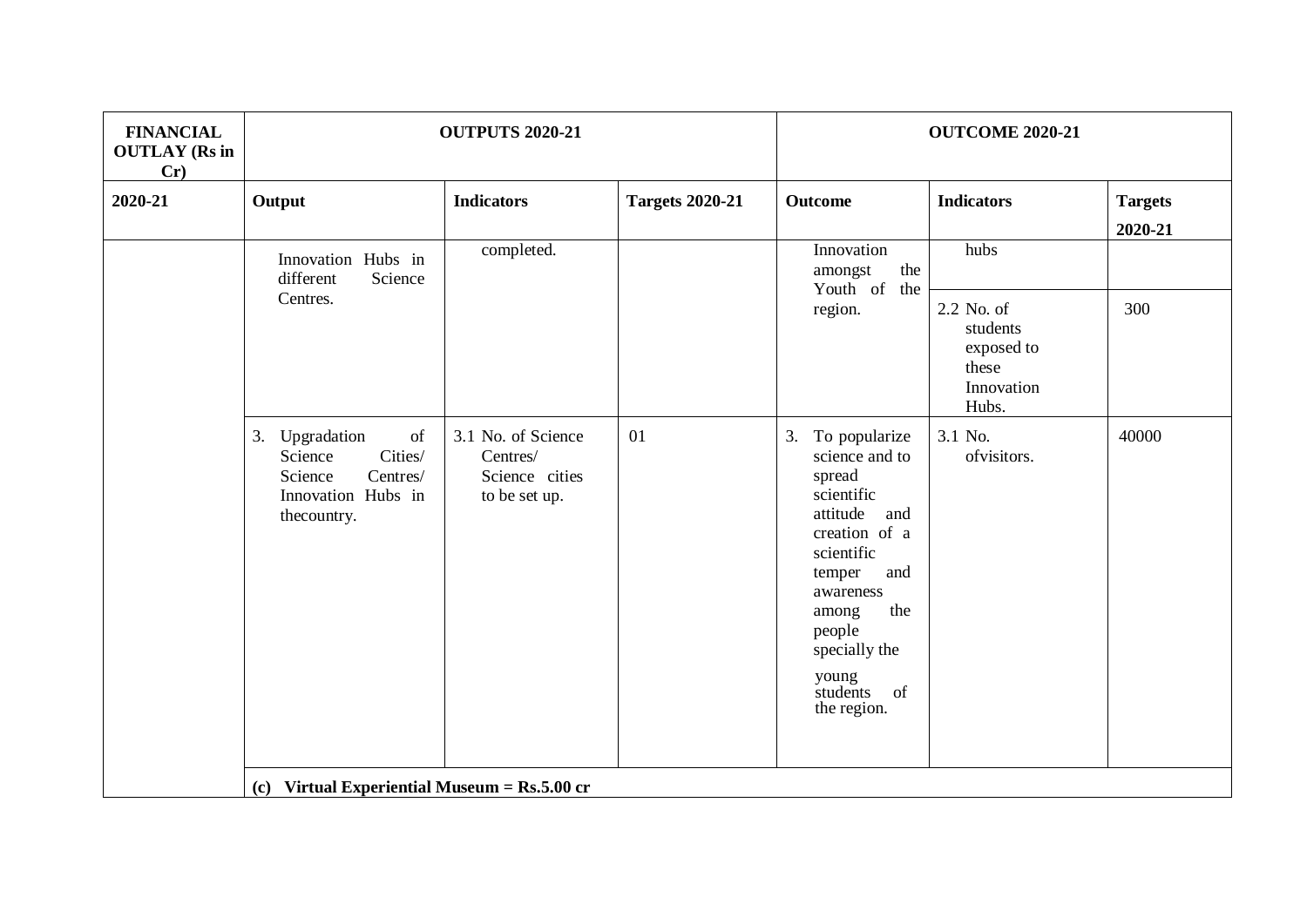| <b>FINANCIAL</b><br><b>OUTLAY</b> (Rs in<br>Cr) |                                                                                                                                                                                      | <b>OUTPUTS 2020-21</b>                                                                                                                                                                                             |                             |                                                                                                                                                                                                                                             | <b>OUTCOME 2020-21</b>                                                         |                                |  |  |
|-------------------------------------------------|--------------------------------------------------------------------------------------------------------------------------------------------------------------------------------------|--------------------------------------------------------------------------------------------------------------------------------------------------------------------------------------------------------------------|-----------------------------|---------------------------------------------------------------------------------------------------------------------------------------------------------------------------------------------------------------------------------------------|--------------------------------------------------------------------------------|--------------------------------|--|--|
| 2020-21                                         | Output<br>1. To set up Virtual<br>Experiential (VEMS)<br>Museums across the<br>country.                                                                                              | <b>Indicators</b><br>1.1 No. of VEMS<br>to be setup                                                                                                                                                                | <b>Targets 2020-21</b><br>2 | <b>Outcome</b><br>1. To promote<br>awareness<br>rich<br>about<br>cultural<br>of<br>heritage<br>the country<br>the                                                                                                                           | <b>Indicators</b><br>1.1 No. of VEMS to<br>be setup                            | <b>Targets</b><br>2020-21<br>2 |  |  |
| $\overline{2}$                                  | (d) Museum on PMs of India = $Rs.95.55$ cr                                                                                                                                           |                                                                                                                                                                                                                    |                             | among<br>all<br>people<br>the<br>over<br>world.                                                                                                                                                                                             |                                                                                |                                |  |  |
|                                                 | 1. Special exhibition on<br>Prime Ministers to<br>validate technologies<br>for Museum on Prime<br>Ministers. Hiring of<br>Academic<br>Consultants<br>and<br>essential Project Staff. | 1.1 Work on<br>Museum<br><sub>on</sub><br>Prime Ministers<br>of India to start<br>and civil works<br>expected to be<br>completed.<br>Identification and<br>of<br>sourcing<br>technologies and<br>display contents. | $\mathbf{1}$                | To<br>have<br>1.<br>a<br>for<br>Centre<br>Excellence<br>to<br>highlight<br>the<br>life and works,<br>charisma<br>and<br>contributions<br>by all<br>the<br>Prime<br>Ministers<br>to<br>nation<br>building,<br>extend<br>a<br>tradition<br>of | 1.1 increase in footfall<br>of general visitors<br>and<br>research<br>scholars | 25% increase<br>in footfall    |  |  |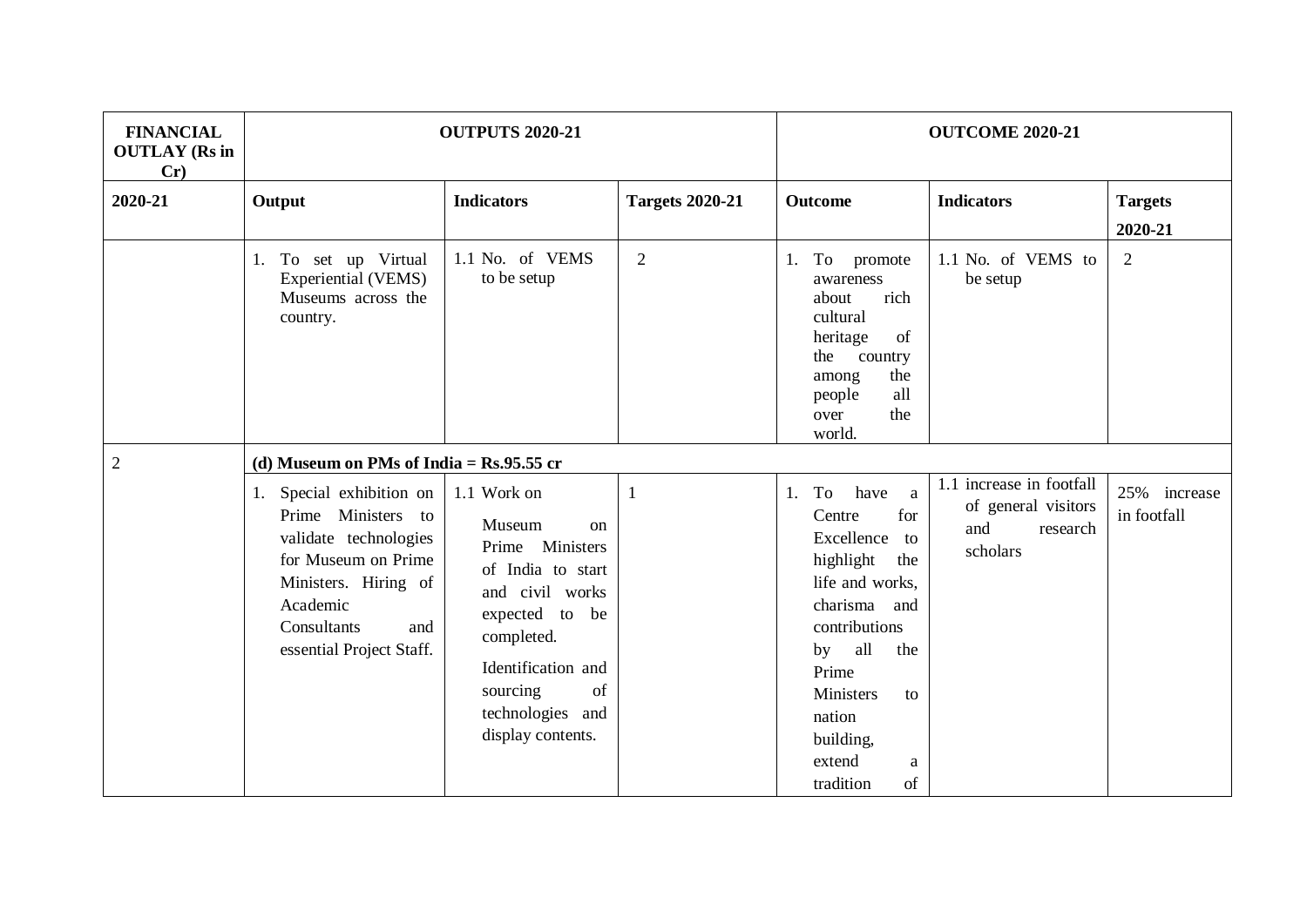| <b>FINANCIAL</b><br><b>OUTLAY</b> (Rs in<br>Cr |        | <b>OUTPUTS 2020-21</b> |                        |                 | <b>OUTCOME 2020-21</b> |                |
|------------------------------------------------|--------|------------------------|------------------------|-----------------|------------------------|----------------|
| 2020-21                                        | Output | <b>Indicators</b>      | <b>Targets 2020-21</b> | Outcome         | <b>Indicators</b>      | <b>Targets</b> |
|                                                |        |                        |                        |                 |                        | 2020-21        |
|                                                |        |                        |                        | public          |                        |                |
|                                                |        |                        |                        | engagement      |                        |                |
|                                                |        |                        |                        | and scholarly   |                        |                |
|                                                |        |                        |                        | research in the |                        |                |
|                                                |        |                        |                        | of<br>area      |                        |                |
|                                                |        |                        |                        | contemporary    |                        |                |
|                                                |        |                        |                        | history         |                        |                |
|                                                |        |                        |                        | of India.       |                        |                |

**4.Development of Libraries and Archives (CS) - this scheme in ending on March,2020. A token amount of Rs.38 Lakhs have been given to this Scheme.**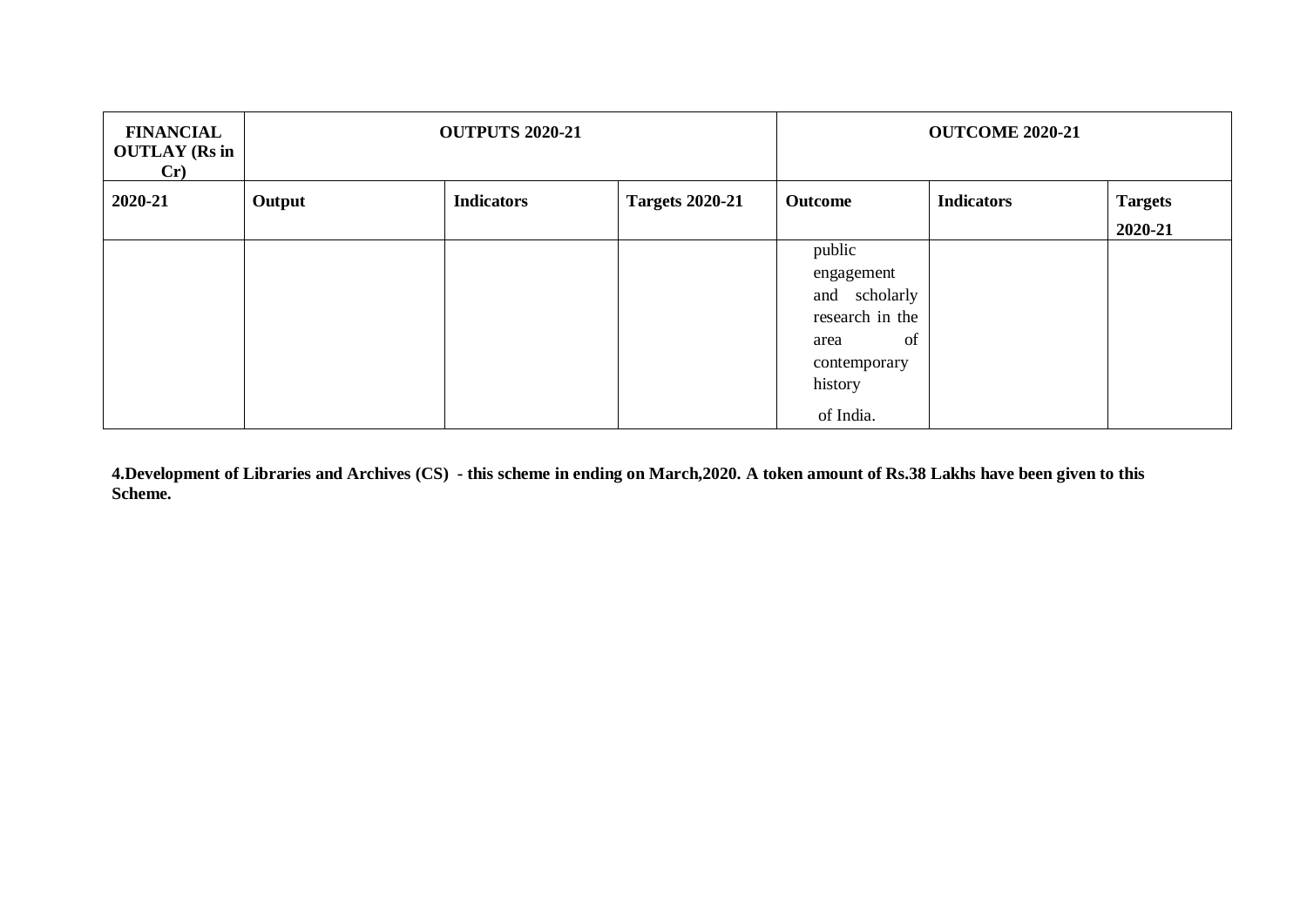| <b>FINANCIAL</b><br><b>OUTLAY</b> (Rs in<br>Cr) | <b>OUTPUTS 2020-21</b>                                                                                                                     |                                                                              |                           | <b>OUTCOME 2020-21</b>                                                                                                                                         |                                         |                           |  |
|-------------------------------------------------|--------------------------------------------------------------------------------------------------------------------------------------------|------------------------------------------------------------------------------|---------------------------|----------------------------------------------------------------------------------------------------------------------------------------------------------------|-----------------------------------------|---------------------------|--|
| 2020-21                                         | Output                                                                                                                                     | <b>Indicators</b>                                                            | <b>Targets</b><br>2020-21 | Outcome                                                                                                                                                        | <b>Indicators</b>                       | <b>Targets</b><br>2020-21 |  |
| Rs.20.60                                        | a. Scheme for Promotion of International Cultural Relations = Rs.19.65                                                                     |                                                                              |                           |                                                                                                                                                                |                                         |                           |  |
|                                                 | India to be<br>1. Festival of<br>heldabroad                                                                                                | 1.1 Number<br>of<br>countries<br>where<br>Festival of India<br>is to be held | 12                        | To<br>popularize<br>1.<br>$\&$<br>generate<br>interest<br>in<br>Indian art and<br>culture                                                                      | 1.1 Number<br>of<br>cultural<br>events. | 50                        |  |
|                                                 | 2. Strengthening Indian culture<br>abroad by sanctioning grant-<br>aid to Indo-Foreign<br>$in-$                                            | of<br>2.1 Number<br><b>Missions</b>                                          | 60                        | 2.<br>To<br>promote<br>Indian<br>culture<br>abroad, fostering<br>closer friendship<br>cultural<br>and<br>contacts between<br>Indian<br>and<br>foreign country. | 2.1 Number<br>of<br>events              | 600                       |  |
|                                                 | <b>Friendship Cultural Societies</b>                                                                                                       | 2.2 Number<br>of<br>Societies to whom<br>will<br>be<br>grants<br>given.      | 450                       |                                                                                                                                                                |                                         |                           |  |
|                                                 | (b) Travel grant for promotion of Indian Culture = $Rs.0.05$                                                                               |                                                                              |                           |                                                                                                                                                                |                                         |                           |  |
|                                                 | 1. To support Indian artists<br>for events abroad. (Scheme<br>finalization<br>under<br>is<br>process and token provision<br>has been kept) | 1.1 Number of artists<br>to whom travel<br>grant is given                    | $\overline{0}$            | 1. Promotion<br>of<br>Indian art and<br>culture and the<br>artistsabroad                                                                                       | 1.1 Number<br>of<br>performa<br>nces    | $\overline{0}$            |  |

## **5. Global Engagement and International Co-operation(CS)**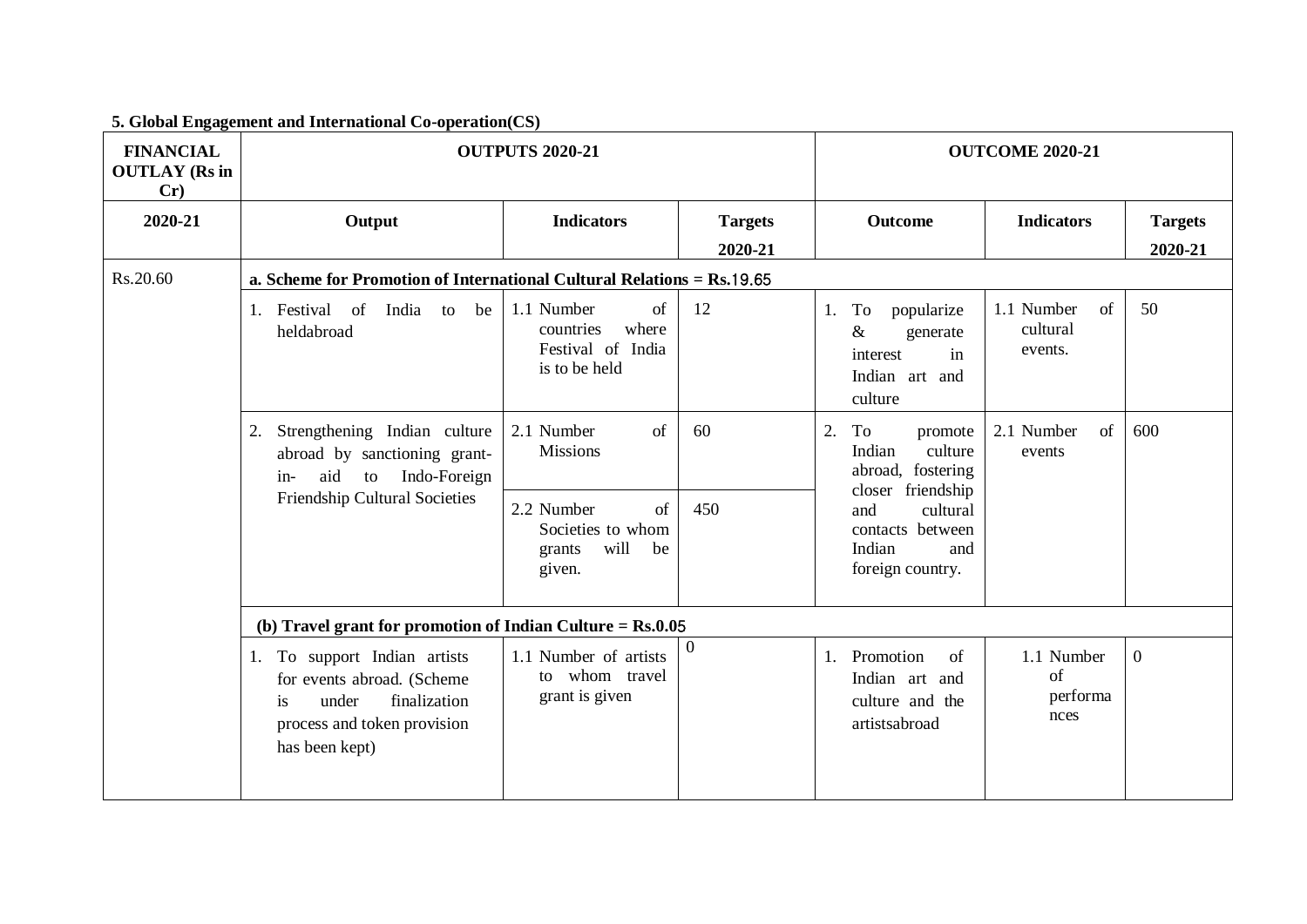**6***.* **National Mission for Preservation of Manuscript(CS)**

| <b>FINANCIAL</b><br><b>OUTLAY</b><br>(Rs in Cr) |                                                                 | <b>OUTPUTS 2020-21</b>                                                                                                                                                                                                                          |                           |                                                                                        | <b>OUTCOME 2020-21</b>                                                                                               |                           |
|-------------------------------------------------|-----------------------------------------------------------------|-------------------------------------------------------------------------------------------------------------------------------------------------------------------------------------------------------------------------------------------------|---------------------------|----------------------------------------------------------------------------------------|----------------------------------------------------------------------------------------------------------------------|---------------------------|
| 2020-21                                         | Output                                                          | <b>Indicators</b>                                                                                                                                                                                                                               | Targets 2020-<br>21       | <b>Outcome</b>                                                                         | <b>Indicators</b>                                                                                                    | <b>Targets</b><br>2020-21 |
| <b>Rs.6.30 cr</b>                               | Survey & Documentation<br>1.<br>of Manuscripts                  | 1.1 Survey<br>$\&$<br>Documentation<br>$\sigma$ f<br>Manuscripts through<br>Manuscripts<br>Resource Centres all<br>over the Country.<br>1.2 Survey<br>$\&$<br>of<br>Documentation<br>Indic<br>origin<br>Manuscripts<br>in<br>Foreign Countries. | 7 lakhs<br>$\overline{4}$ | Dissemination<br>of<br>knowledge<br>from<br>manuscripts<br>and to promote<br>Research. | 1.1 Researchers<br>and<br><b>Scholars</b><br>by<br>whom<br>the<br>data/web-site<br>of<br>NMM is to<br>be<br>visited. | $1.5$ lakh                |
|                                                 | 2.<br>Conservation<br>$\&$<br>Preservation<br>of<br>Manuscripts | of<br>folios<br>2.1 No.<br>of<br>manuscripts to<br>be<br>Conserved<br>&<br>Preserved                                                                                                                                                            | $2.5$ cr                  | Conservation<br>$\overline{2}$<br>of<br>Manuscripts                                    | 2.1 Conservation of<br>Manuscripts                                                                                   | 25000                     |
|                                                 | 3.<br>Digitization<br>of<br>Manuscripts                         | 3.1 No. of<br>of<br>pages<br>Manuscripts<br>to                                                                                                                                                                                                  | 4 cr                      | Digitization<br>of<br>3.<br>Manuscripts                                                | 3.1 Digitization<br>of<br>Manuscripts                                                                                | 4 cr                      |